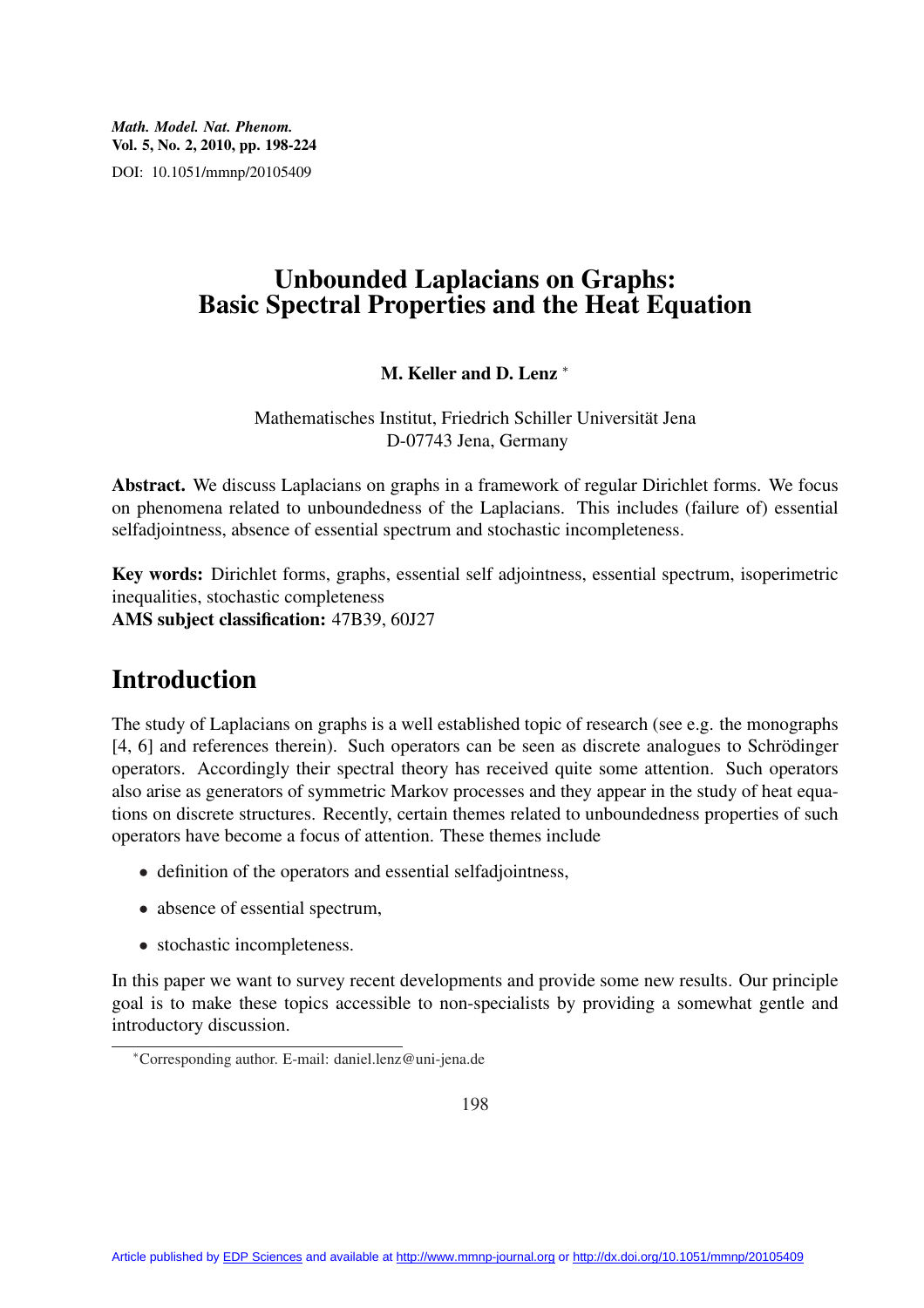Let us be more precise. We consider a graph with weights on edges and vertices. The weights can be seen to give a generalized vertex degree.

There is an obvious way to formally associate a symmetric nonnegative operator to such a graph. If the generalized vertex degrees are uniformly bounded this operator is bounded and all formal expressions make sense. If the generalized vertex degrees are not uniformly bounded already the definition of a self adjoint operator is an issue. This issue can be tackled by proving essential selfadjointness of the formal operator on the set of functions with compact support. This was done for locally finite weighted graphs by Jorgensen in [20] and for locally finite graphs by Wojciechowski in [33] (see [34] as well) and Weber in [32]. These results require local finiteness and do not allow for weights on the corresponding  $\ell^2$  space. As discussed by Keller/Lenz in [22] it is possible to get rid of the local finiteness requirement and to allow for weighted spaces by using Dirichlet forms. The corresponding results give a nonnegative selfadjoint (but not necessarily essentially selfadjoint) operator in quite some generality and provide a criterion for essential selfadjointness covering the earlier results of [20, 32, 33]. These topics are discussed in Section 1.

Having an unbounded nonnegative operator at ones disposal one may then wonder about its basic spectral features. These basic features include the position of the infimum of the spectrum and the existence of essential spectrum. Both issues can be approached via isoperimetric inequalities. In fact, lower bounds for the spectrum have been considered by Dodziuk [9] and Dodziuk/Kendall [11]. For planar graphs explicit estimates for the isoperimetric constant and hence for the spectrum can be found for instance in [18, 19, 23, 24, 31]. Triviality of the essential spectrum for general graphs has been considered by Fujiwara [14]. The corresponding results deal with bounded operators only. (They allow for unbounded vertex degree but then force boundedness of the operators by introducing weights on the corresponding  $\ell^2$  space.) Still, the methods can be used to provide lower bounds on the spectrum and prove emptiness of the essential spectrum for unbounded Laplacians as well. For locally finite graphs this has been done by Keller in [21]. Here, we present a generalization of the results of [21] to the general setting of regular Dirichlet forms. This generalization also extends the results of [14, 11] to our setting. This is discussed in Section 5.

Finally, we turn to a (possible) consequence of unboundedness in the study of the heat equation viz stochastic incompleteness. Stochastic incompleteness describes the phenomenon that mass vanishes in a diffusion process. While this may a priori not seem to be connected to unboundedness, it turns out to be connected. This has already been observed by Dodziuk/Matthai [12] and Dodziuk [10] in that they show stochastic completeness for certain bounded operators on graphs. A somewhat more structural connection is provided by our discussion below. For locally finite graphs stochastic completeness has recently been investigated by Weber in [32] and Wojciechowski [33]. In fact, Weber presents sufficient conditions and Wojciechowski gives a characterization of stochastic incompleteness. This characterization is inspired by corresponding work of Grigor'yan on manifolds [16] (see work of Sturm [28] for related results as well). As shown in [22] this characterization can be extended to regular Dirichlet forms. Details are discussed in Section 8. There, we also provide some further background extending [22]. Let us mention that this circle of ideas is strongly connected to questions concerning uniqueness of Markov process with given generator as discussed by Feller in [13] and Reuter in [27]. We take this opportunity to mention the very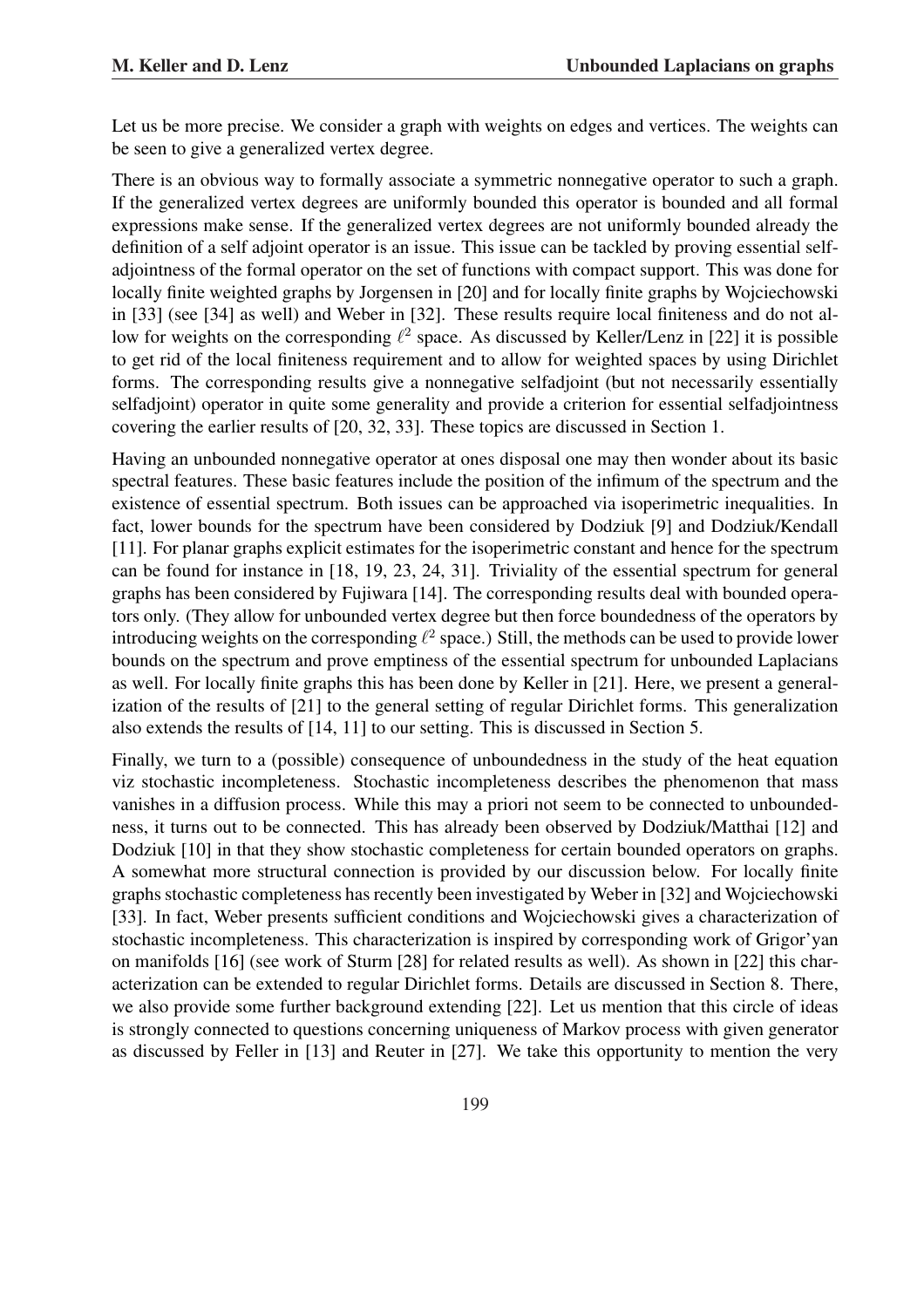recent survey [35] of Wojciechowski giving a thorough discussion of stochastic incompleteness for manifolds and graphs (with edge weight constant to one).

While our basic aim is to study unbounded Laplacians we complement our results by characterizing boundedness of the Laplacians in question in Section 3.

For a related study of basic spectral properties in terms of generalized solutions we refer the reader to [17].

The paper is organized as follows. In Section 1 we introduce our operators and discuss basic properties. Section 2 contains a useful minimum principle and some of its consequences. Boundedness of the Laplacians in question is characterized in Section 3. A useful tool, the so called co-area formulae are investigated in Section 4. They are used in Section 5 to provide an isoperimetric inequality which is then used to study bounds on the infimum of the (essential) spectrum. This allows us in particular to characterize emptiness of the essential spectrum. The connection to Markov processes is discussed in Section 7. A characterization of stochastic incompleteness is given in Section 8.

# 1. Graph Laplacians and Dirichlet forms

Throughout  $V$  will be a countably infinite set.

## 1.1. Weighted graphs

We will deal with weighted graphs with vertex set V. A symmetric weighted graph over V is a pair  $(b, c)$  consisting of a map  $b : V \times V \longrightarrow [0, \infty)$  with  $b(x, x) = 0$  for all  $x \in V$  and a map  $c: V \longrightarrow [0, \infty)$  satisfying the following two properties:

- (b1)  $b(x, y) = b(y, x)$  for all  $x, y \in V$ .
- (b2)  $\sum_{y \in V} b(x, y) < \infty$  for all  $x \in V$ .

Then  $b$  is called the edge weight and  $c$  is called killing term.

We consider  $(b, c)$  or rather the triple  $(V, b, c)$  as a weighted graph with vertex set V in the following way: An  $x \in V$  with  $c(x) \neq 0$  is thought to be connected to the point  $\infty$  by an edge with weight c(x). Moreover,  $x, y \in V$  with  $b(x, y) > 0$  are thought to be connected by an edge with weight  $b(x, y)$ . Vertices  $x, y \in V$  with  $b(x, y) > 0$  are called neighbors. More generally,  $x, y \in V$  are called connected if there exist  $x_0, x_1, \ldots, x_n \in V$  with  $b(x_i, x_{i+1}) > 0$ ,  $i = 0, \ldots, n$  and  $x_0 = x$ ,  $x_n = y$ . This allows us to define connected components of V in the obvious way.

Two examples have attracted particular attention.

**Example (Locally finite graphs):** Let  $(V, b, c)$  be a weighted graph with  $c \equiv 0$  and  $b(x, y) \in$  $\{0,1\}$  for all  $x, y \in V$ . We can then think of the  $(x, y) \in V \times V$  with  $b(x, y) = 1$  as connected by an edge with weight 1. The condition (b2) then implies that any  $x \in V$  is connected to only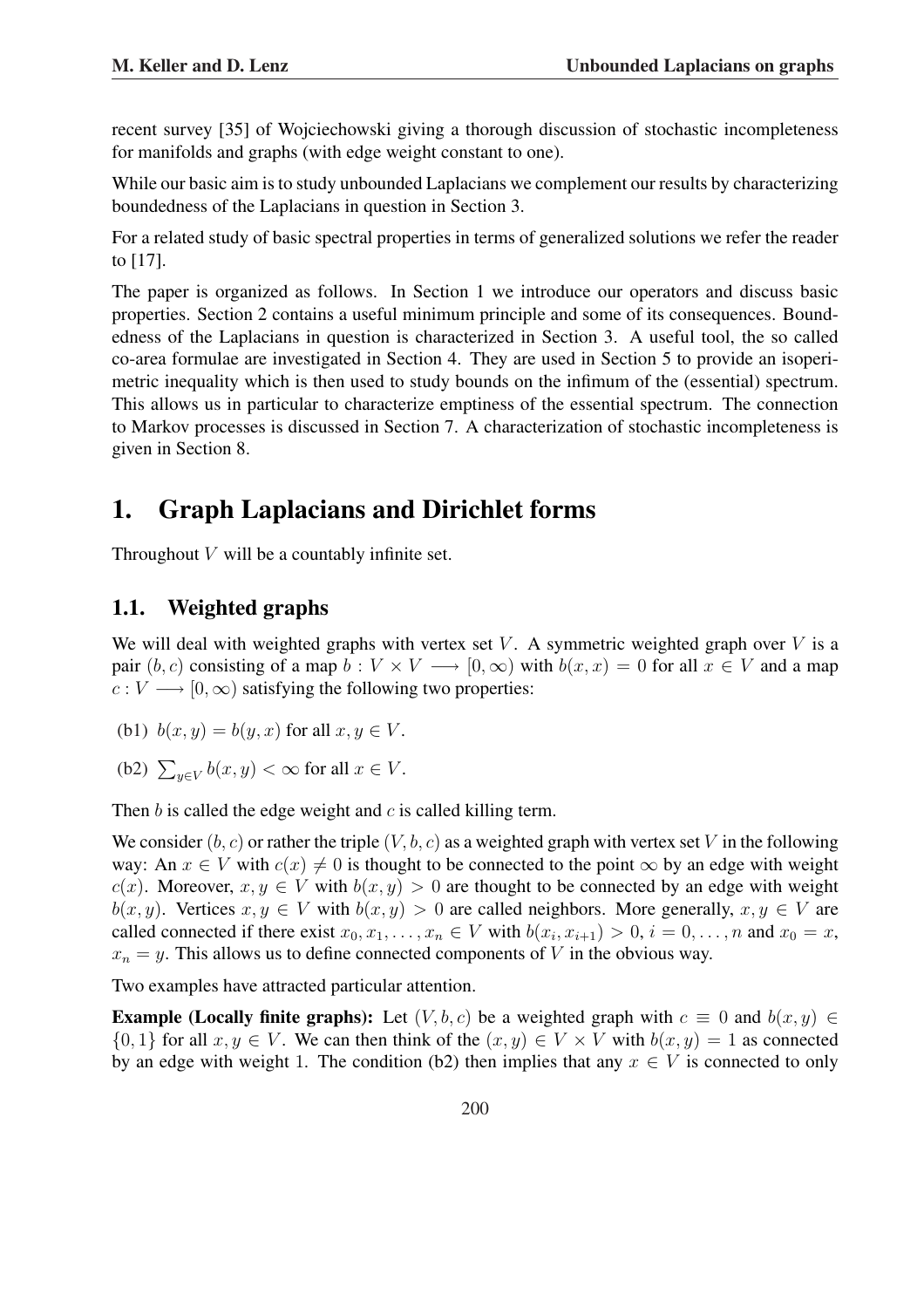finitely many  $y \in V$ . Such graphs are known as locally finite graphs. This is the class of examples studied in [21, 14, 33, 32].

**Example (Locally finite weighted graphs):** Let  $(V, b, c)$  be a weighted graph with  $c \equiv 0$  and b satisfying

$$
\sharp \{y : b(x, y) \neq 0\} < \infty
$$

for all  $x \in V$ . Then,  $(V, b, c)$  is called a locally finite weighted graph. This is the class of examples studied in [10, 20].

### 1.2. Dirichlet forms on countable sets

Let m be a measure on V with full support (i.e., m is a map  $m: V \longrightarrow (0, \infty)$ ). Then,  $(V, m)$  is a measure space. A particular example is given by  $m \equiv 1$ . We will deal exclusively with real valued functions. Thus,  $\ell^p(V, m)$ ,  $0 < p < \infty$ , is defined by

$$
\{u: V \longrightarrow \mathbb{R} : \sum_{x \in V} m(x)|u(x)|^p < \infty\}.
$$

Obviously,  $\ell^2(V, m)$  is a Hilbert space with inner product  $\langle \cdot, \cdot \rangle = \langle \cdot, \cdot \rangle_m$  given by

$$
\langle u, v \rangle := \sum_{x \in V} m(x) u(x) v(x) \text{ and norm } ||u|| := \langle u, u \rangle^{\frac{1}{2}}.
$$

Moreover we denote by  $\ell^{\infty}(V)$  the space of bounded functions on V. Note that this space does not depend on the choice of m. It is equipped with the supremum norm  $\|\cdot\|_{\infty}$  defined by

$$
||u||_{\infty} := \sup_{x \in V} |u(x)|.
$$

A symmetric nonnegative form on  $(V, m)$  is given by a dense subspace D of  $\ell^2(V, m)$  called the domain of the form and a map

$$
Q: D \times D \longrightarrow \mathbb{R}
$$

with  $Q(u, v) = Q(v, u)$  and  $Q(u, u) \ge 0$  for all  $u, v \in D$ .

Such a map is already determined by its values on the diagonal  $\{(u, u) : u \in D\} \subseteq D \times D$ . This motivates to consider the restriction of Q to the diagonal as an object on its own right. Thus, for  $u \in \ell^2(V, m)$  we then define  $Q(u)$  by

$$
Q(u) := \begin{cases} Q(u, u) & : u \in D, \\ \infty & : u \notin D. \end{cases}
$$

If  $\ell^2(V, m) \longrightarrow [0, \infty], u \mapsto Q(u)$  is lower semicontinuous Q is called closed. If Q has a closed extension it is called closable and the smallest closed extension is called the closure of Q.

A map  $C : \mathbb{R} \longrightarrow \mathbb{R}$  with  $C(0) = 0$  and  $|C(x) - C(y)| \le |x - y|$  is called a normal contraction. If Q is both closed and satisfies  $Q(Cu) \leq Q(u)$  for all normal contractions C and all  $u \in \ell^2(V, m)$  it is called a Dirichlet form on  $(V, m)$  (see [3, 7, 15, 25] for background on Dirichlet forms).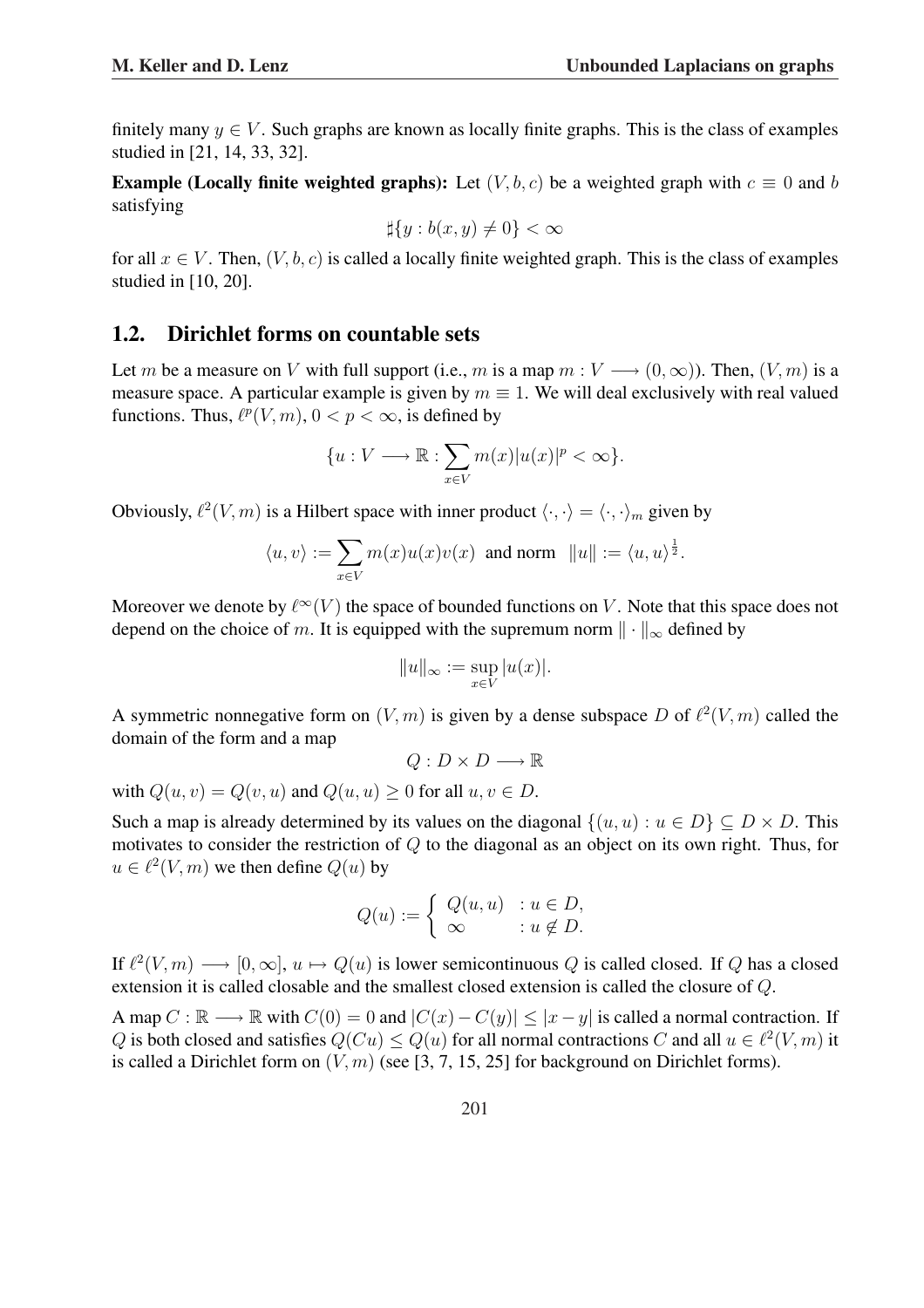Let  $C_c(V)$  be the space of finitely supported functions on V. A Dirichlet form on  $(V, m)$  is called regular if its domain contains  $C_c(V)$  and the form is the closure of its restriction to the subspace  $C_c(V)$ . (The standard definition of regularity for Dirichlet forms would require that  $D(Q) \cap C_c(V)$ is dense in both  $C_c(V)$  and  $D(Q)$ . As discussed in [22] this is equivalent to our definition.)

### 1.3. From weighted graphs to Dirichlet forms

There is a one-to-one correspondence between weighed graphs and regular Dirichlet forms. This is discussed next.

To the weighted graph  $(V, b, c)$  we can then associate the form  $Q^{\max} = Q_{b,c,m}^{\max} : \ell^2(V, m) \to [0, \infty]$ with diagonal given by

$$
Q^{\max}(u) = \frac{1}{2} \sum_{x,y \in V} b(x,y)(u(x) - u(y))^2 + \sum_{x \in V} c(x)u(x)^2.
$$

Here, the value  $\infty$  is allowed. Let  $Q^{\text{comp}} = Q_{b,c}^{\text{comp}}$  be the restriction of  $Q^{\text{max}}$  to  $C_c(V)$ . It is not hard to see that  $Q^{\max}$  is closed. Hence  $Q^{\text{comp}}$  is closable on  $\ell^2(V, m)$  and the closure will be denoted by  $Q = Q_{b, cm}$  and its domain by  $D(Q)$ .

As discussed in [22] (see [15] as well) the following holds.

**Theorem 1.** *The regular Dirichlet forms on*  $(V, m)$  *are exactly given by the forms*  $Q_{b,c,m}$  *with weighted graphs*  $(b, c)$  *over*  $V$ *.* 

Remark. One may wonder whether the regularity assumption is necessary in the above theorem. It turns out that not every Dirichlet form  $Q_{b,c,m}^{\max}$  is regular. A counterexample is provided in [22].

For a given a weighted graph  $(V, b, c)$  the different choices of measure m will produce different Dirichlet forms. Two particular choices have attracted attention. One is the choice of  $m \equiv 1$ . Obviously, this choice does not depend on b and c. Another possibility is to use  $n = m = m_{b,c}$ given by

$$
n(x) := \sum_{y \in V} b(x, y) + c(x).
$$

The advantage of this measure is that it produces a bounded form (see below for details).

### 1.4. Graph Laplacians

Let m be a measure on V of full support,  $(b, c)$  a weighted graph over V and  $Q_{b, c, m}$  the associated regular Dirichlet form. Then, there exists a unique selfadjoint operator  $L = L_{b,c,m}$  on  $\ell^2(V, m)$ such that

$$
D(Q) := \{ u \in \ell^2(V, m) : Q(u) < \infty \} = \text{Domain of definition of } L^{1/2}
$$

and

$$
Q(u) = \langle L^{1/2}u, L^{1/2}u \rangle
$$

for  $u \in D(Q)$  (see e.g. Theorem 1.2.1 in [7]). As Q is nonnegative so is L.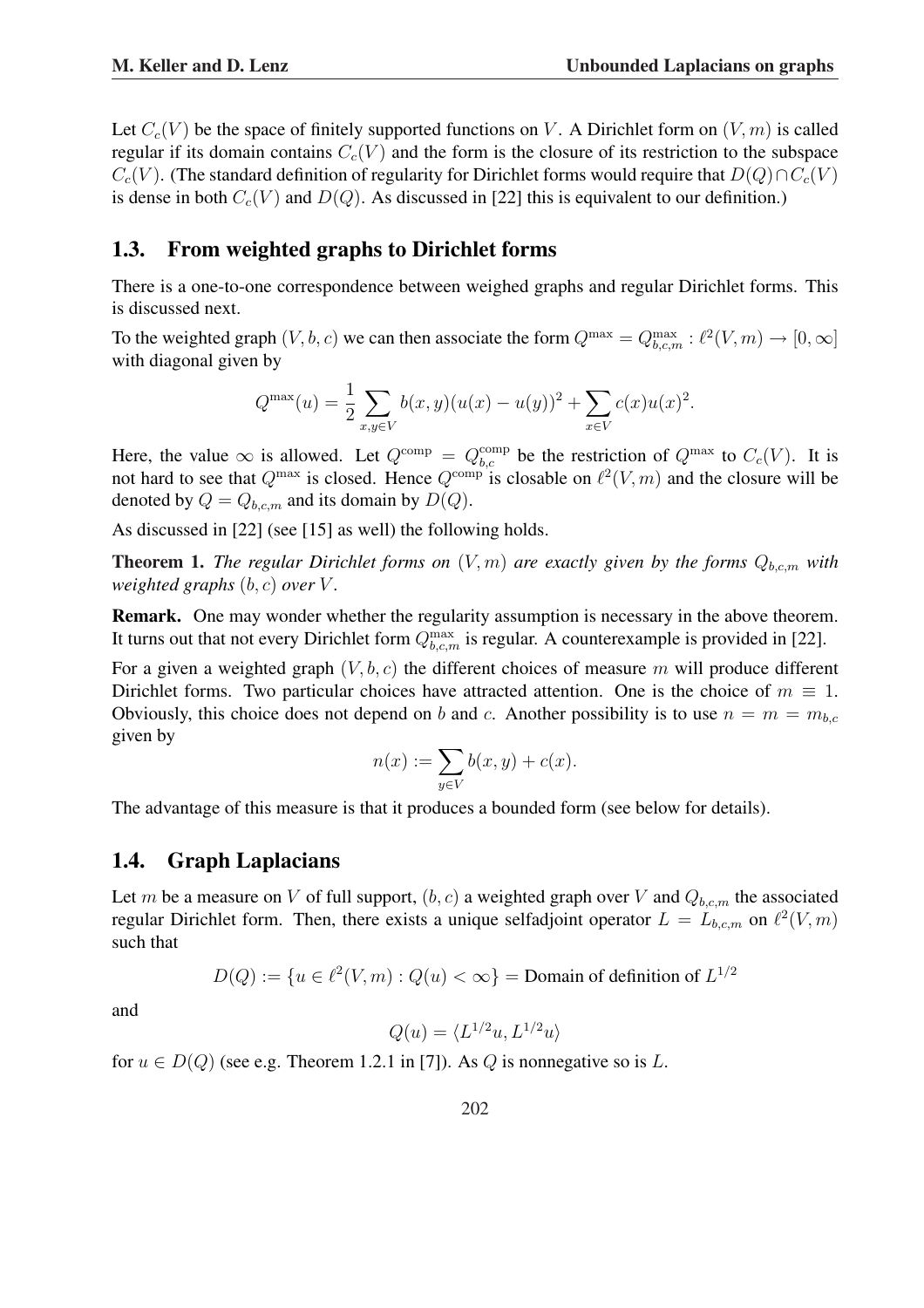Definition 2. *Let* V *be a countable set and* m *a measure on* V *with full support. A graph Laplacian on V is an operator L associated to a form*  $Q_{bc,m}$ *.* 

Our next aim is to describe the operator L more explicitly: Define the formal Laplacian  $\widetilde{L} = \widetilde{L}_{b,c,m}$ on the vector space

$$
\widetilde{F} := \{ u : V \longrightarrow \mathbb{R} : \sum_{y \in V} |b(x, y)u(y)| < \infty \text{ for all } x \in V \}
$$
\n(1.1)

by

$$
\widetilde{L}u(x):=\frac{1}{m(x)}\sum_{y\in V}b(x,y)(u(x)-u(y))+\frac{c(x)}{m(x)}u(x),
$$

where, for each  $x \in V$ , the sum exists by assumption on u. The operator  $\widetilde{L}$  describes the action of  $L$  in the following sense.

Proposition 3. *Let* (V, b, c) *be a weighted graph and* m *a measure on* V *of full support. Then, the operator*  $L$  *is a restriction of*  $\widetilde{L}$  *i.e.,* 

$$
D(L) \subseteq \{u \in \ell^2(V, m) : \widetilde{L}u \in \ell^2(V, m)\} \text{ and } Lu = \widetilde{L}u
$$

*for all*  $u \in D(L)$ *.* 

In order to obtain further information we need a stronger condition. We define condition  $(A)$  as follows:

(A) For any sequence  $(x_n)$  of vertices in V such that  $b(x_n, x_{n+1}) > 0$  for all  $n \in \mathbb{N}$ , the equality  $\sum_{n\in\mathbb{N}}m(x_n)=\infty$  holds.

Let us emphasize that in general  $(A)$  is a condition on  $(V, m)$  and b together. However, if

$$
\inf_{x \in V} m_x > 0
$$

holds, then obviously  $(A)$  is satisfied for all graphs  $(b, c)$  over V. This applies in particular to the case that  $m \equiv 1$ .

Given  $(A)$  we can say more about the generators [22].

Theorem 4. *Let* (V, b, c) *be a weighted graph and* m *a measure on* V *of full support such that* (A) *holds. Then, the operator*  $L$  *is the restriction of*  $\overline{L}$  *to* 

$$
D(L) = \{ u \in \ell^{2}(V, m) : \widetilde{L}u \in \ell^{2}(V, m) \}.
$$

**Remark.** The theory of Jacobi matrices already provides examples showing that without  $(A)$  the statement becomes false [22].

The condition (A) does not imply that  $\widetilde{L}f$  belongs to  $\ell^2(V, m)$  for all  $f \in C_c(V)$ . However, if this is the case, then  $(A)$  does imply essential selfadjointness. In this case,  $Q$  is the "maximal" form associated to the graph  $(b, c)$ . More precisely, the following holds [22].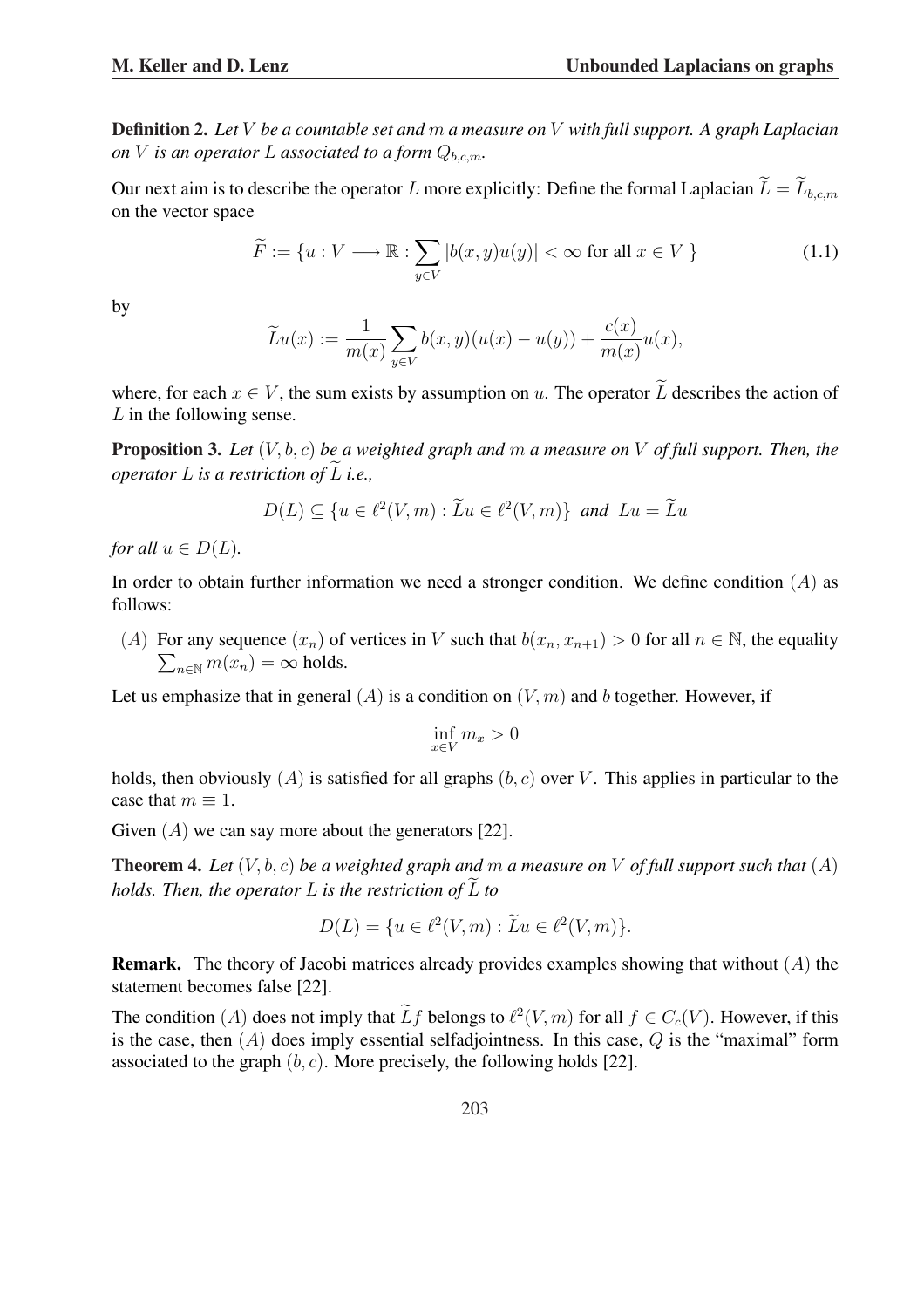$$
D(L) = \{ u \in \ell^2(V, m) : \widetilde{L}u \in \ell^2(V, m) \}
$$

*and the associated form Q satisfies*  $Q = Q^{\max}$  *i.e.*,

$$
Q(u) = \frac{1}{2} \sum_{x,y \in V} b(x,y)(u(x) - u(y))^2 + \sum_{x \in V} c(x)u(x)^2
$$

*for all*  $u \in \ell^2(V, m)$ *.* 

**Remark.** Essential selfadjointness may fail if  $(A)$  does not hold as can be seen by examples [22]. If  $\inf_{x \in V} m_x > 0$  then both  $(A)$  and  $\widetilde{L}C_c(V) \subseteq \ell^2(V,m)$  hold for any graph  $(b, c)$  over V. We therefore obtain the following corollary.

**Corollary 6.** Let V be a set and m a measure on V with  $\inf_{x \in V} m_x > 0$ . Then,  $D(L)$  contains  $C_c(V)$ , the restriction of L to  $C_c(V)$  is essentially selfadjoint and the domain of L is given by

$$
D(L) = \{ u \in \ell^2(V, m) : \widetilde{L}u \in \ell^2(V, m) \}
$$

and the associated form  $Q$  satisfies  $Q = Q^{\max}$ .

**Remark.** The corollary includes the case that  $m \equiv 1$  and we recover the corresponding results of [11, 33, 32] on essential selfadjointness. (In fact, the cited works also have additional restrictions on b but this is not relevant here.)

# 2. Minimum principle and consequences

An important tool in the proofs of the results of the previous section is a minimum principle. This minimum principle shows in particular the relevance of  $(A)$  in our considerations. This is discussed in this section.

The following result is a variant and in fact a slight generalization of the minimum principle from [22].

Theorem 7. *(Minimum principle) Let* (V, b, c) *be a weighted graph and* m *a measure on* V *of full support. Let*  $U \subseteq V$  *be connected. Assume that the function* u *on* V *satisfies* 

- $(\widetilde{L} + \alpha)u \geq 0$  *on U* for some  $\alpha > 0$ ,
- $u > 0$  *on*  $V \setminus U$ .

*Then, the value of* u *is nonnegative in any local minimum of* u*.*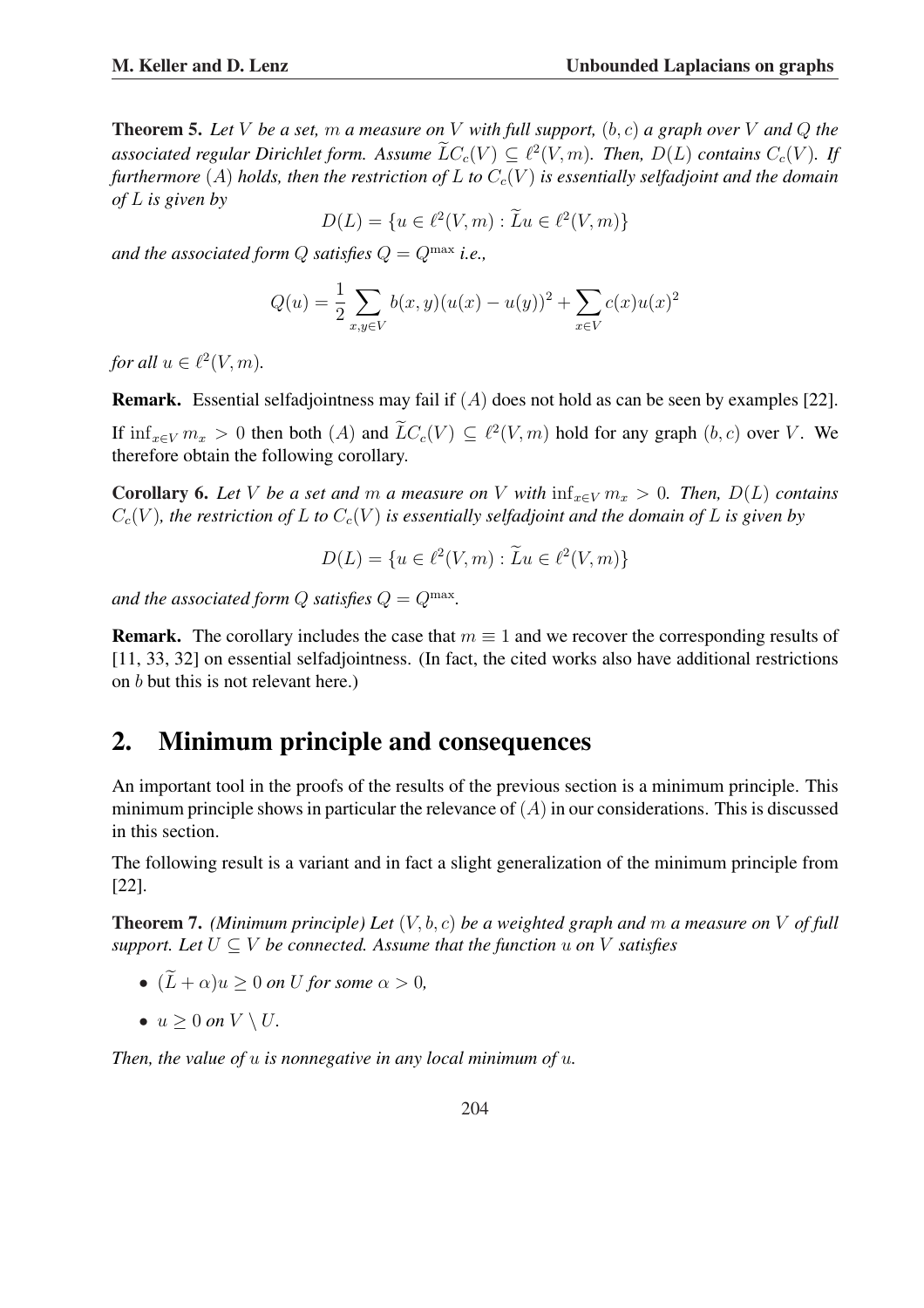*Proof.* Let u attain a local minimum on U in  $x_m$ . Assume  $u(x_m) < 0$ . Then,  $u(x_m) \le u(y)$  for all  $y \in U$  with  $b(x_m, y) > 0$ . As  $u(y) \ge 0$  for  $y \in V \setminus U$ , we obtain  $u(x_m) - u(y) \le 0$  for all  $y \in V$ with  $b(x_m, y) \geq 0$ . By the super-solution assumption we find

$$
0 \le \sum b(x_m, y)(u(x_m) - u(y)) + c(x_m)u(x_m) + m(x_m)\alpha u(x_m) \le 0.
$$

As b and c are nonnegative, m is positive and  $\alpha > 0$ , we obtain the contradiction  $0 = u(x_m)$ .  $\Box$ 

The relevance of  $(A)$  comes from the following consequence of the minimum principle first discussed in [22].

**Proposition 8.** *(Uniqueness of solutions on*  $\ell^p$ ) Assume  $(A)$ *. Let*  $\alpha > 0$ *,*  $p \in [1, \infty)$  *and*  $u \in$  $\ell^p(V, m)$  with  $(\widetilde{L} + \alpha)u \geq 0$  be given. Then,  $u \geq 0$ . In particular, any  $u \in \ell^p(V, m)$  with  $(L + \alpha)u = 0$  *satisfies*  $u \equiv 0$ .

*Proof.* We first show the first statement: Assume the contrary. Then, there exists an  $x_0 \in V$  with  $u(x_0) < 0$ . By the previous minimum principle,  $x_0$  is not a local minimum of u. Thus, there exists an  $x_1$  connected to  $x_0$  with  $u(x_1) < u(x_0) < 0$ . Continuing in this way we obtain a sequence  $(x_n)$ of connected points with  $u(x_n) < u(x_0) < 0$ . Combining this with  $(A)$  we obtain a contradiction to  $u \in \ell^p(V, m)$ .

As for the 'In particular' part we note that both u and  $-u$  satisfy the assumptions of the first statement. Thus,  $u \equiv 0$ .  $\Box$ 

**Remark.** The situation for  $p = \infty$  is substantially more complicated as can be seen by our discussion of stochastic completeness in Section 8. and in particular part (ii) of Theorem 25.

Using the previous minimum principle it is not hard to prove the following result. The result is in fact true for general Dirichlet forms as can be inferred from [29, 30]. For  $U \subseteq V$  we denote by  $Q_U$ the closure of the Q restricted to  $C_c(U)$  and by  $L_U$  the associated operator.

**Proposition 9.** *(Domain monotonicity) Let*  $(V, b, c)$  *be a symmetric graph. Let*  $K_1 \subseteq V$  *be finite and*  $K_2 \subseteq V$  *with*  $K_1 \subseteq K_2$  *be given. Then, for any*  $x \in K_1$ 

$$
(L_{K_1} + \alpha)^{-1} f(x) \le (L_{K_2} + \alpha)^{-1} f(x)
$$

*for all*  $f \in \ell^2(V, m)$  *with*  $f \geq 0$  *and* supp  $f \subseteq K_1$ *. A similar statement holds for the semigroups.* 

Proposition 10. *(Convergence of resolvents/semigroups) Let* (V, b, c) *be a symmetric graph,* m *a* measure on *V* with full support and *Q* the associated regular Dirichlet form. Let  $(K_n)$  be an *increasing sequence of finite subsets of* V *with*  $V = \bigcup K_n$ . Then,  $(L_{K_n} + \alpha)^{-1} f \rightarrow (L + \alpha)^{-1} f$ ,  $n \to \infty$  for any  $f \in \ell^2(K_1, m_{K_1})$ . (Here,  $(L_{K_n} + \alpha)^{-1}f$  is extended by zero to all of V.) The *corresponding statement also holds for the semigroups.*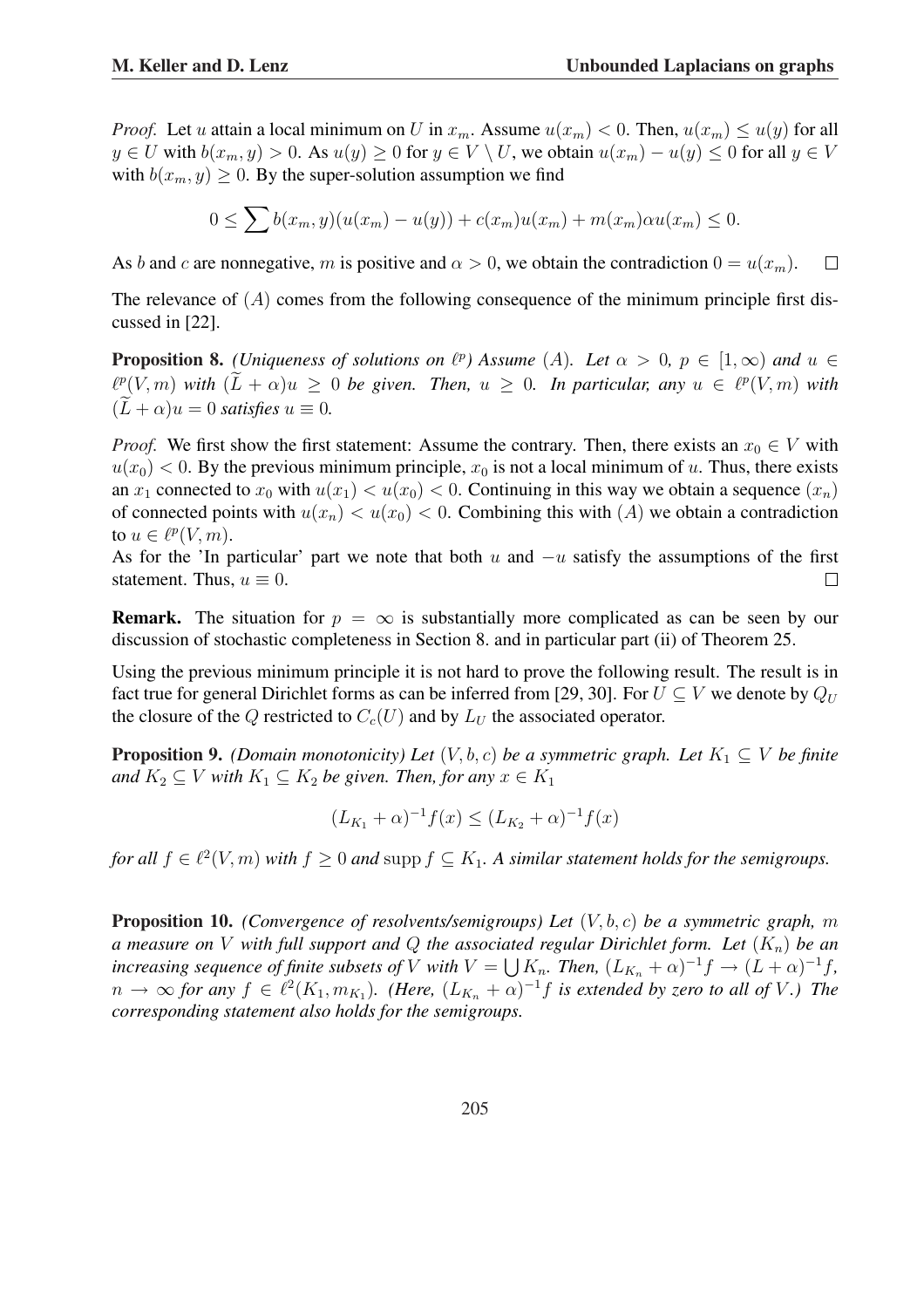### 3. Boundedness of the Laplacian

Our main topic in this paper are the consequences of unboundedness of the Laplacian. In order to understand this unboundedness it is desirable to characterize boundedness of this operator. This is discussed in this section. We start with a little trick on how to get rid of the  $c$  in certain situations.

Let V be the union of V and a point at infinity  $\infty$ . We extend a function on V to V by zero and let  $b(\infty, x) = b(x, \infty) = c(x)$  for all  $x \in V$ . We then have

$$
\sum_{y \in V} b(x, y) = \sum_{y \in V} b(x, y) + c(x)
$$

for all  $x \in V$  and

$$
Q(u) = \frac{1}{2} \sum_{x,y \in V} b(x,y)(u(x) - u(y))^2
$$

for all functions u in  $D(Q)$ .

We define an averaged vertex degree  $d = d_{b,c,m}$  by

$$
d(x) := \frac{1}{m(x)} \left( \sum_{y \in V} b(x, y) + c(x) \right).
$$

Note that  $d(x) = n(x)/m(x)$ , where *n* was defined at the end of Section 1.3.

**Theorem 11.** Let  $(V, b, c)$  be a weighted graph and  $m: V \longrightarrow (0, \infty)$  a measure on V and  $\widetilde{L}$  the *associated formal operator. Then, the following assertions are equivalent:*

- *(i) There exists a*  $C > 0$  *with*  $d(x) < C$  *for all*  $x \in V$ *.*
- (*ii*) The form  $Q$  is bounded on  $\ell^2(V, m)$ .
- *(iii)* The restriction of  $\widetilde{L}$  to  $\ell^2(V, m)$  is bounded.
- *(iv)* The restriction of  $\widetilde{L}$  to  $\ell^{\infty}(V)$  is bounded.

In this case the restriction of  $\widetilde{L}$  to  $\ell^p(V, m)$  is a bounded operator for all  $p \in [1, \infty]$  and a bound *is given by* 2C *with* C *from (i).*

*Proof.* By the considerations at the beginning of the section we can assume  $c \equiv 0$ . For  $x \in V$  we let  $\delta_x$  be the function on V which is zero everywhere except in x, where it takes the value 1.

The equivalence between (ii) and (iii) is obvious as the operator associated to  $Q$  is a densely defined restriction of  $L$ .

Obviously (i) implies (iv) (with the bound 2C). The implication (iv)  $\implies$  (i) follows by considering the vectors  $\delta_x, x \in V$ .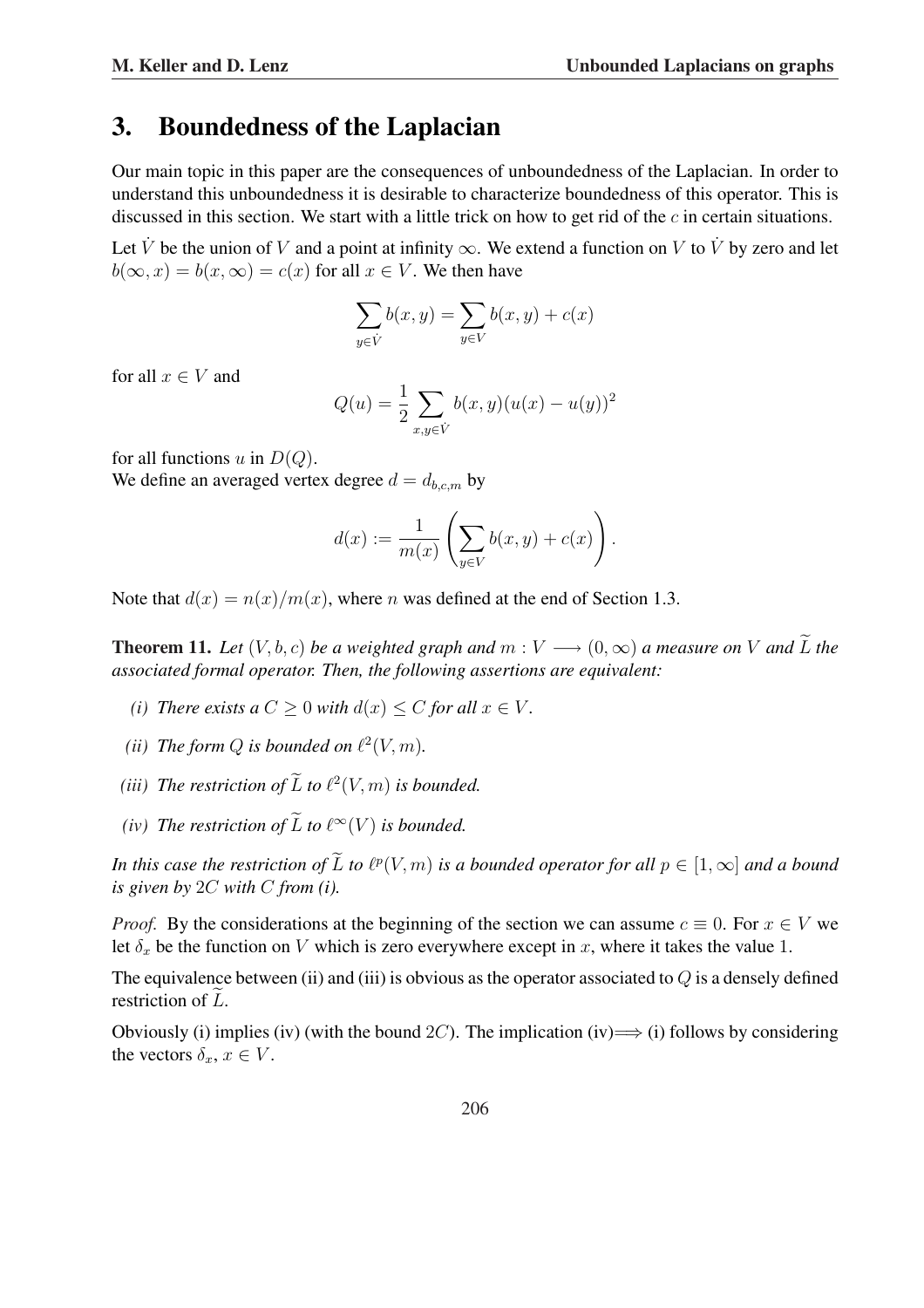(i) ⇒ (ii): As  $(a - b)^2 \le 2a^2 + 2b^2$  we obtain

$$
Q(u, u) = \frac{1}{2} \sum_{x,y \in V} b(x, y)(u(x) - u(y))^2
$$
  
\n
$$
\leq \sum_{x,y \in V} b(x, y)u(x)^2 + \sum_{x,y \in V} b(x, y)u(y)^2
$$
  
\n
$$
\leq C \sum_{x \in V} m(x)u(x)^2 + C \sum_{y \in V} m(y)u(y)^2
$$
  
\n
$$
= 2C||u||^2.
$$

Here, we used the symmetry of b and the bound (i) in the previous to the last step.

(ii)  $\implies$  (i): This follows easily as  $Q(\delta_x, \delta_x) = \sum_{y \in V} b(x, y)$  for all  $x \in V$ .

It remains to show the last statement: By interpolation between  $\ell^2$  and  $\ell^{\infty}$ , we obtain boundedness of the operators on  $\ell^p(V, m)$  for  $p \in [2, \infty]$ . Using symmetry we obtain the boundedness for  $p \in [1, 2)$ . Alternatively, we can directly establish that (i) implies the boundedness of the restriction of  $\tilde{L}$  on  $\ell^1(V, m)$ . As a bound for the operator norm on  $\ell^{\infty}$  and on  $\ell^2$  is 2C, we obtain this same bound on all  $\ell^p$ .  $\Box$ 

Remark. The theorem can be seen as a generalization of the well known fact that a stochastic matrix generates an operator which is bounded on all  $\ell^p$ .

Note that the theorem gives in particular that boundedness of the operator  $\widetilde{L}$  on  $\ell^2(V, m)$  is equivalent to boundedness on  $\ell^{\infty}(V)$ . This is far from being true for all symmetric operators on  $\ell^2(V, m)$ . For example, let A be the operator on  $\ell^2(\mathbb{N}, 1)$  with matrix given by  $a_{x,y} = 1/x$  if  $y = 1$  and  $a_{x,y} = 1/y$  if  $x = 1$  and  $a_{x,y} = 0$  otherwise. Then, A is bounded on  $\ell^2$  but not on  $\ell^{\infty}$ . Conversely, using e.g. the measure  $m(x) = x^{-4}$  on N and suitable operators with only one or two ones in each row it is not hard to construct a bounded operator on  $\ell^{\infty}(\mathbb{N})$  which is symmetric but not bounded on  $\ell^2(V, m)$ . Of course, if m is such that  $\ell^2(V, m)$  is contained in  $\ell^{\infty}(V)$  then any bounded operator on  $\ell^{\infty}$  which is symmetric (and hence closed) on  $\ell^2$  must be bounded as well.

## 4. Co-area formulae

In this section we discuss some co-area type formulae. These formulae are well known for locally finite graphs e.g. [5] and carry over easily to our setting. They are useful in many contexts as e.g. the estimation of eigenvalues via isoperimetric inequalities. We use them in this spirit as well.

We start with some notation. Let  $(V, b, c)$  be a weighted graph with  $c \equiv 0$ , (which can assume without loss of generality by the trick mentioned in the beginning of Section 3.). For a subset  $\Omega \subset V$  we define

$$
\partial\Omega := \{(x, y) : \{x, y\} \cap \Omega \neq \emptyset \text{ and } \{x, y\} \cap V \setminus \Omega \neq \emptyset\}
$$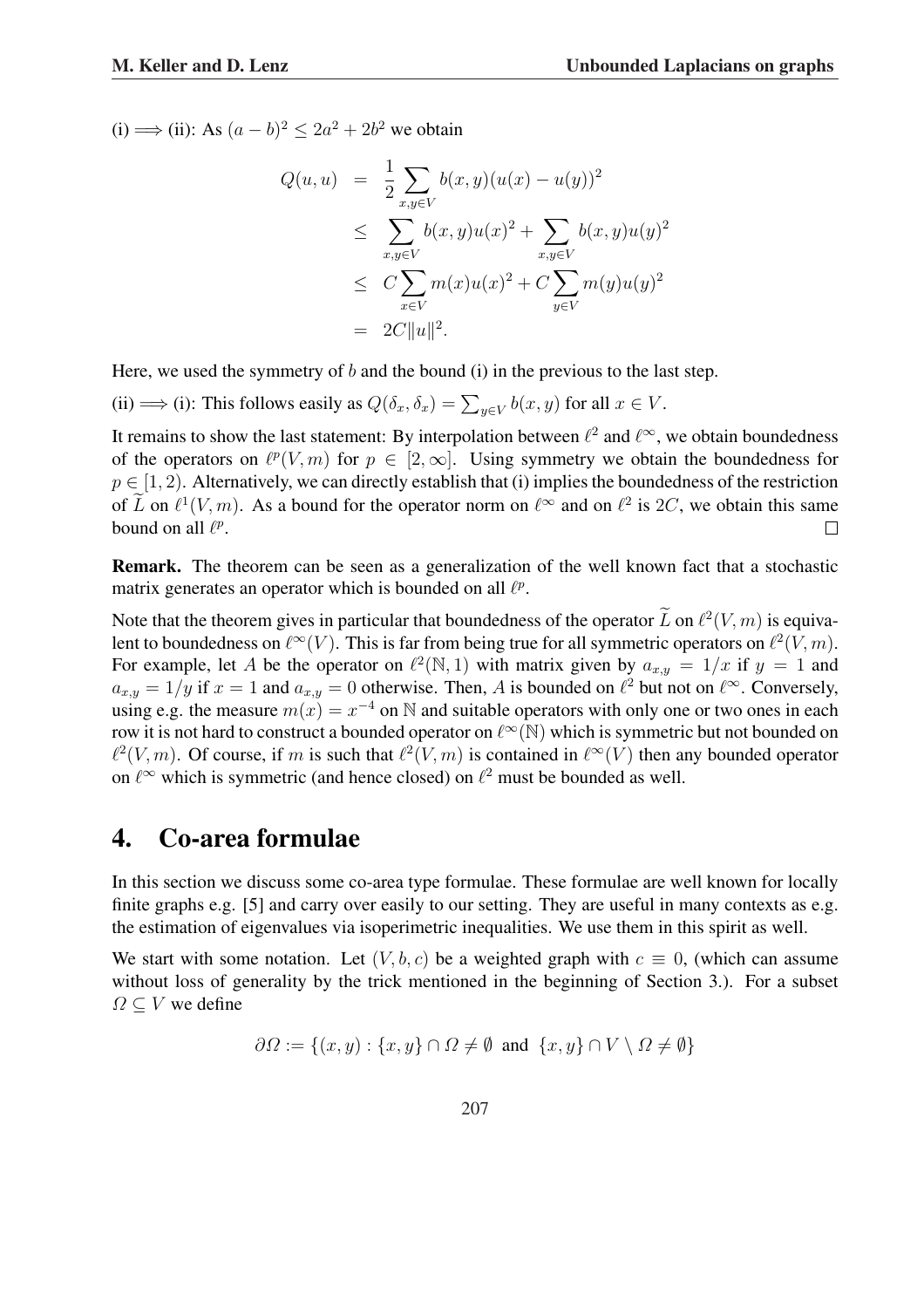and

$$
|\partial\Omega| := \frac{1}{2} \sum_{(x,y)\in\partial\Omega} b(x,y).
$$

We can now come to the so called co-area formula.

**Theorem 12.** *(Co-area formula) Let*  $(V, b, c)$  *be a weighted graph with*  $c \equiv 0$ *. Let*  $f : V \longrightarrow \mathbb{R}$  *be* given and define for  $t \in \mathbb{R}$  the set  $\Omega_t := \{x \in V : f(x) > t\}$ . Then,

$$
\frac{1}{2} \sum_{x,y \in V} b(x,y) |f(x) - f(y)| = \int_0^\infty |\partial \Omega_t| dt.
$$

*Proof.* For  $x, y \in V$  with  $x \neq y$  we define the interval  $I_{x,y}$  by

$$
I_{x,y} := [\min\{f(x), f(y)\}, \max\{f(x), f(y)\})
$$

and let  $|I_{x,y}|$  be the length of the interval. Let  $1_{x,y}$  be the characteristic function of  $I_{x,y}$ . Then,  $(x, y) \in \partial \Omega_t$  if and only if  $t \in I_{x,y}$ . Thus,

$$
|\partial \Omega_t| = \frac{1}{2} \sum_{x,y \in V} b(x,y) 1_{x,y}(t).
$$

Thus, we can calculate

$$
\int_0^\infty |\partial \Omega_t| dt = \frac{1}{2} \int_0^\infty \sum_{x,y \in V} b(x,y) 1_{x,y}(t) dt
$$
  

$$
= \frac{1}{2} \sum_{x,y \in V} b(x,y) \int_0^\infty 1_{x,y}(t) dt
$$
  

$$
= \frac{1}{2} \sum_{x,y \in V} b(x,y) |f(y) - f(x)|.
$$

This finishes the proof.

*Remark. Note that the proof is essentially a Fubini type argument.*

The preceding formula can be seen as a first order co-area formula as it deals with differences of functions. There is also a zeroth order co-area type formula dealing with functions themselves. This is discussed next.

**Theorem 13.** Let V be a countable set and  $m: V \longrightarrow (0, \infty)$  a measure on V. Let  $f: V \longrightarrow$  $[0, \infty)$  *be given and define for*  $t \in \mathbb{R}$  *the set*  $\Omega_t := \{x \in V : f(x) > t\}$ *. Then,* 

$$
\sum_{x \in V} m(x) f(x) = \int_0^\infty m(\Omega_t) dt.
$$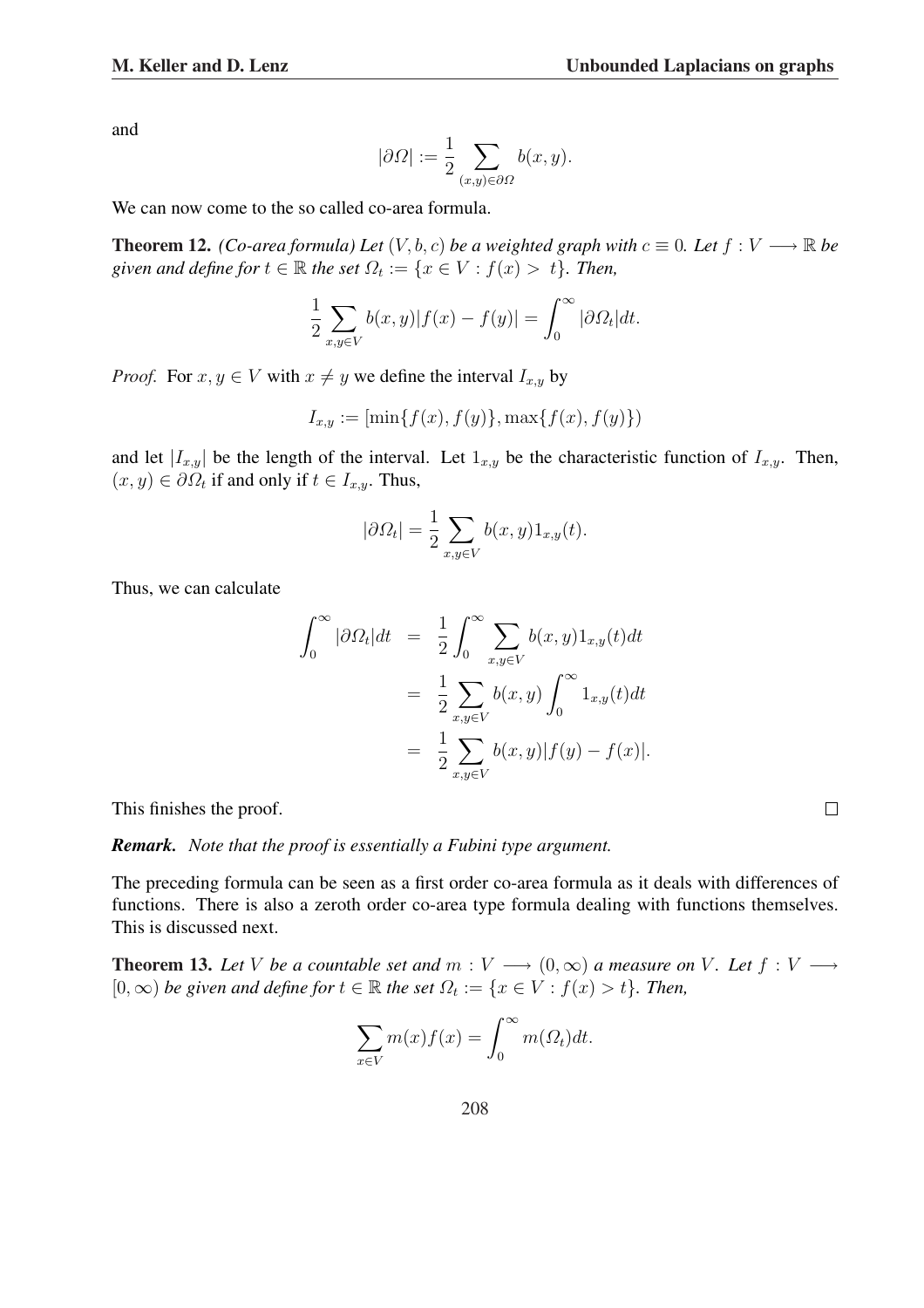*Proof.* We have  $x \in \Omega_t$  if and only if  $1_{(t,\infty)}(f(x)) = 1$ . Thus, we can calculate

$$
\int_0^\infty m(\Omega_t)dt = \int_0^\infty \sum_{x \in \Omega_t} m(x)dt
$$
  
= 
$$
\int_0^\infty \sum_{x \in V} m(x)1_{(t,\infty)}(f(x))dt
$$
  
= 
$$
\sum_{x \in V} m(x) \int_0^\infty 1_{(t,\infty)}(f(x))dt
$$
  
= 
$$
\sum_{x \in V} m(x)f(x).
$$

This finishes the proof.

# 5. Isoperimetric inequalities and lower bounds on the (essential) spectrum

In this section we will provide lower bound on the infimum of the (essential) spectrum using an isoperimetric inequality. This will allow us in particular to provide criteria for emptiness of the essential spectrum. Our considerations extend the corresponding parts of [9, 11, 14, 21] (as discussed in more detail below).

We start with some notation used throughout this section. Let a weighted graph  $(V, b, c)$  with a measure  $m: V \longrightarrow (0, \infty)$  and the associated Dirichlet form Q be given. In this setting we define the constant  $\alpha(U) = \alpha_{b,c,m}(U)$  for a subset  $U \subseteq V$  by

$$
\alpha(U) = \inf_{W \subseteq U, |W| < \infty} \frac{|\partial W|}{m(W)},
$$

where as introduced in the previous section

$$
|\partial W| = \sum_{x \in W, y \notin W} b(x, y) + \sum_{x \in W} c(x).
$$

Note that for a finite set W and the characteristic function  $1_W$  of W one has

$$
\frac{|\partial W|}{m(W)} = \frac{Q(1_W)}{\|1_W\|^2}.
$$
\n(5.1)

Recall the definition of the normalizing measure  $n$  on  $V$ 

$$
n(x) = \sum_{y \in V} b(x, y) + c(x).
$$

209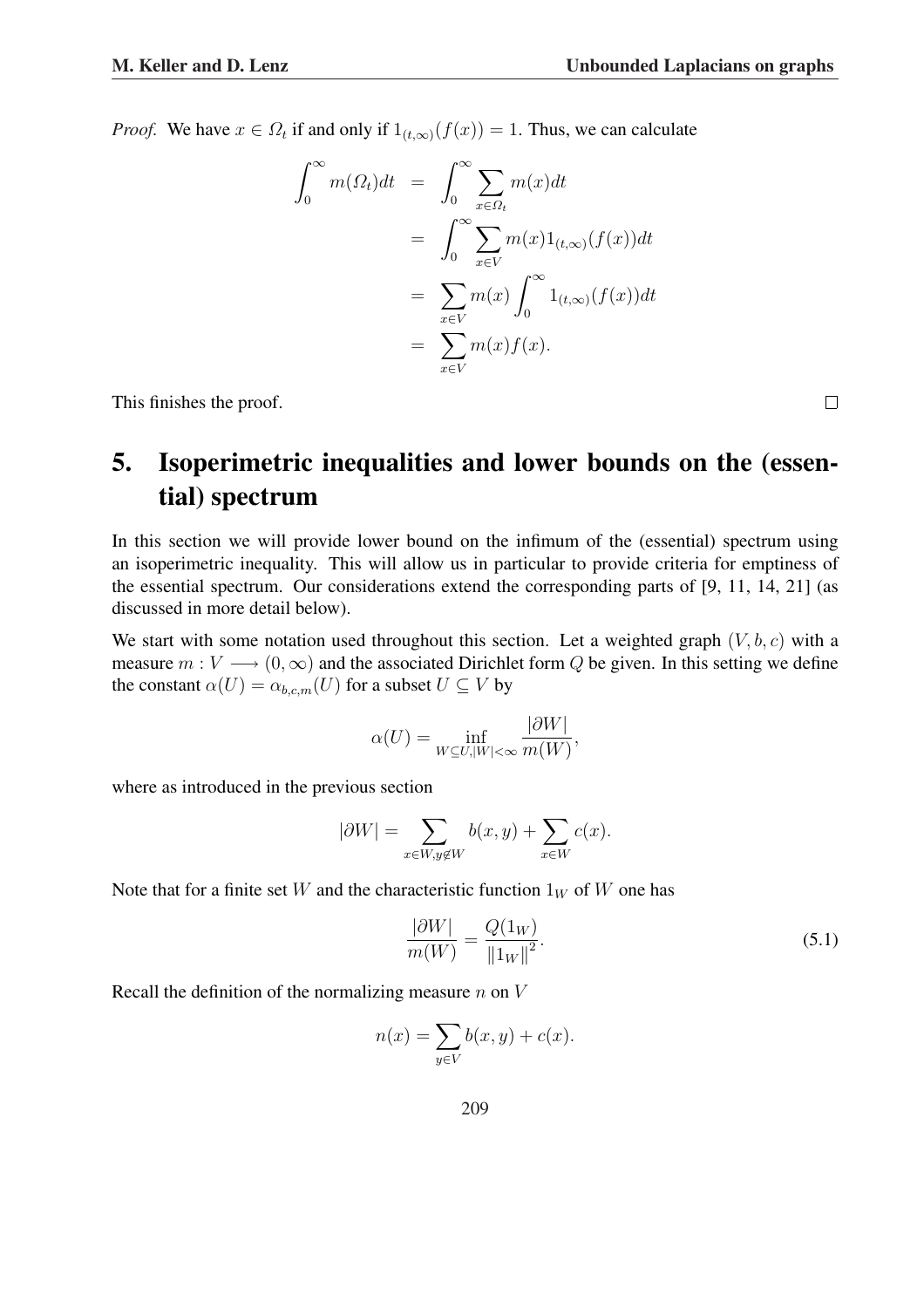Thus, we have two measures and thus two Hilbert spaces at our disposal. To avoid confusion, we will write  $\|\cdot\|_m$  and  $\|\cdot\|_n$  for the corresponding norms whenever necessary.

Note that  $d(x) = n(x)/m(x)$ . Define maximal and minimal averaged vertex degree by

$$
d_U = d_{b,c,m}(U) = \inf_{x \in U} d(x)
$$

and

$$
D_U = D_{b,c,m}(U) = \sup_{x \in U} d(x),
$$

where d is the averaged vertex degree, which was defined in Section 3. Recall  $d(x) = n(x)/m(x)$ for  $x \in V$ .

We will also need the restrictions of operators on  $V$  to subsets of  $V$ . As in the end of Section 2denote the closure of the restriction of a closed semibounded form Q with domain containing  $C_c(V)$ to  $C_c(U)$  by  $Q_U$  and its associated operator by  $L_U$  (for  $U \subseteq V$  arbitrary).

For later use we also note that for the Dirichlet form  $Q$  associated to a graph  $(V, b, c)$  with measure  $m$  on  $V$  we have

$$
\inf \sigma(L_U) = \inf_{u \in C_c(U)} \frac{Q(u)}{\|u\|^2} \le \alpha(U) \le \inf_{x \in U} d(x) = d_U
$$

for any  $U \subseteq V$ . Here, the first equality is just the variational principle for forms, the second step follows from the definition of  $\alpha$  and the last estimate follows by choosing  $W = \{x\}$  for  $x \in U$ . In particular,  $\alpha$  gives upper bound on the infimum of the spectrum. It is a remarkable (and well known) fact that  $\alpha > 0$  implies also a lower bounds on the infimum of spectra. This is the core of the present section.

### 5.1. An isoperimetric inequality

In this subsection we provide an isoperimetric inequality in our setting. This inequality (and its proof) are generalizations of the corresponding considerations of [11, 14, 21] to our setting.

**Proposition 14.** *Let*  $(V, b, c)$  *be a weighted graph,*  $m: V \longrightarrow (0, \infty)$  *a measure on* V *and* Q *the associated regular Dirichlet form. Let*  $U \subseteq V$  *and*  $\phi \in C_c(U)$ *. Then* 

$$
Q(\varphi)^{2} - 2||\varphi||_{n}^{2}Q(\varphi) + \alpha_{b,c,m}(U)^{2}||\varphi||_{m}^{4} \leq 0.
$$

*Proof.* By the trick introduced at the beginning of Section we can assume without loss of generality that  $c \equiv 0$ . Define now A by

$$
\mathcal{A} = \frac{1}{2} \sum_{x,y \in V} b(x,y) |\varphi(x)|^2 - \varphi(y)|^2 = \sum_{x,y \in V} b(x,y) |\varphi(x) - \varphi(y)| |\varphi(x) + \varphi(y)|.
$$

Following ideas of [11] for locally finite graphs (see [14, 21] as well) we now proceed as follows: By Cauchy-Schwarz inequality and a direct computation we have

$$
\mathcal{A}^2 \leq Q(\varphi) \left( \frac{1}{2} \sum_{x,y \in V} b(x,y) \left| \varphi(x) + \varphi(y) \right|^2 \right) = Q(\varphi) \left( 2 \left\| \varphi \right\|_n^2 - Q(\varphi) \right).
$$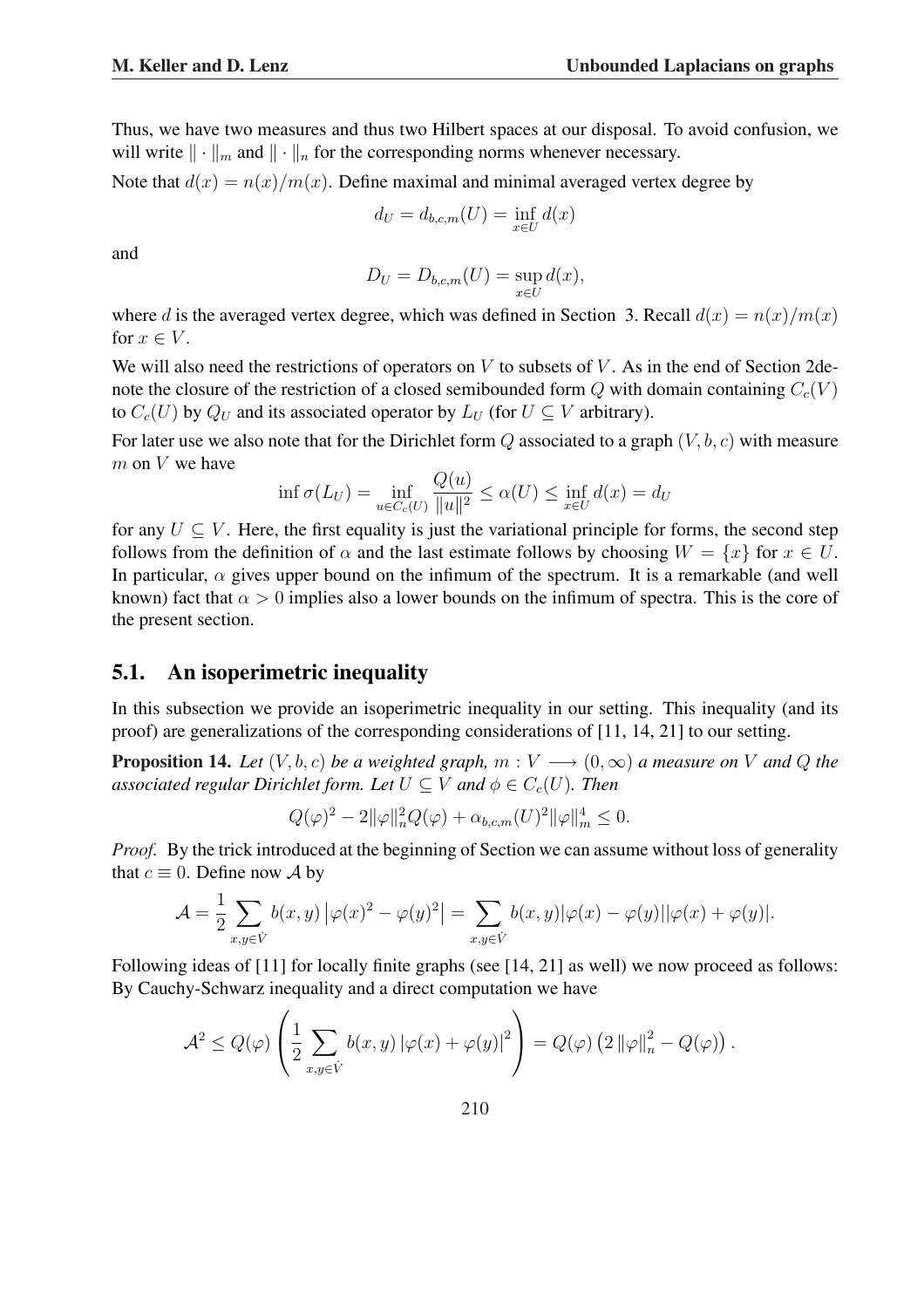.

On the other hand we can use the first co-area formula (with  $f = \varphi^2$ ), the definition of  $\alpha$  and the second co-area formula to estimate

$$
\mathcal{A} = \int_0^\infty |\partial \Omega_t| dt \ge \alpha \int_0^\infty m(\Omega_t) dt = \alpha \sum_{x \in V} m(x) \varphi^2(x) = \alpha ||\varphi||_m^2.
$$

Combining the two estimates on A we obtain

$$
Q(\varphi) \left( 2 \left\| \varphi \right\|_n^2 - Q(\varphi) \right) \ge \|\varphi\|_m^4.
$$

This yields the desired result.

#### 5.2. Lower bounds for the infimum of the spectrum

In this section we use the isoperimetric inequality of the previous section to derive bounds on the form Q. This is in the spirit of [11, 14, 21]. As usual we write

$$
a \le Q \le b
$$

(for  $a, b \in \mathbb{R}$ ) whenever

$$
a||u||^2 \le Q(u) \le b||u||^2
$$

for all  $u \in D(Q)$ .

**Proposition 15.** Let  $(V, b, c)$  be a weighted graph,  $m: V \longrightarrow (0, \infty)$  a measure on V and Q the *associated regular Dirichlet form. Let*  $U \subseteq V$  *be given and*  $Q_U$  *the restriction of*  $Q$  *to*  $U$ *. Then,* 

$$
d_U\left(1-\sqrt{1-\alpha_{b,c,n}(U)^2}\right) \leq Q_U \leq D_U\left(1+\sqrt{1-\alpha_{b,c,n}(U)^2}\right).
$$

*If*  $D_U < \infty$  *then furthermore* 

$$
D_U - \sqrt{D_U^2 - \alpha_{b,c,m}(U)^2} \le Q_U \le D_U + \sqrt{D_U^2 - \alpha_{b,c,m}(U)^2}.
$$

*Proof.* We start by proving the first statement. Consider an arbitrary  $\varphi \in C_c(U)$  with  $\|\varphi\|_n = 1$ . Then, Proposition 14 (applied with  $m = n$ ) gives

$$
Q(\varphi)^2 - 2Q(\varphi) + \alpha_{b,c,n}(U)^2 \le 0
$$

and hence

$$
1 - \sqrt{1 - \alpha_{b,c,n}(U)^2} \le Q(\varphi) \le 1 + \sqrt{1 - \alpha_{b,c,n}(U)^2}
$$

As this holds for all  $\varphi \in C_c(U)$  with  $\|\varphi\|_n = 1$  and

 $d_U \|\varphi\|_m \leq \|\varphi\|_n \leq D_U \|\varphi\|_m$ 

by definition of  $d_U$  and  $D_U$ , we obtain the first statement.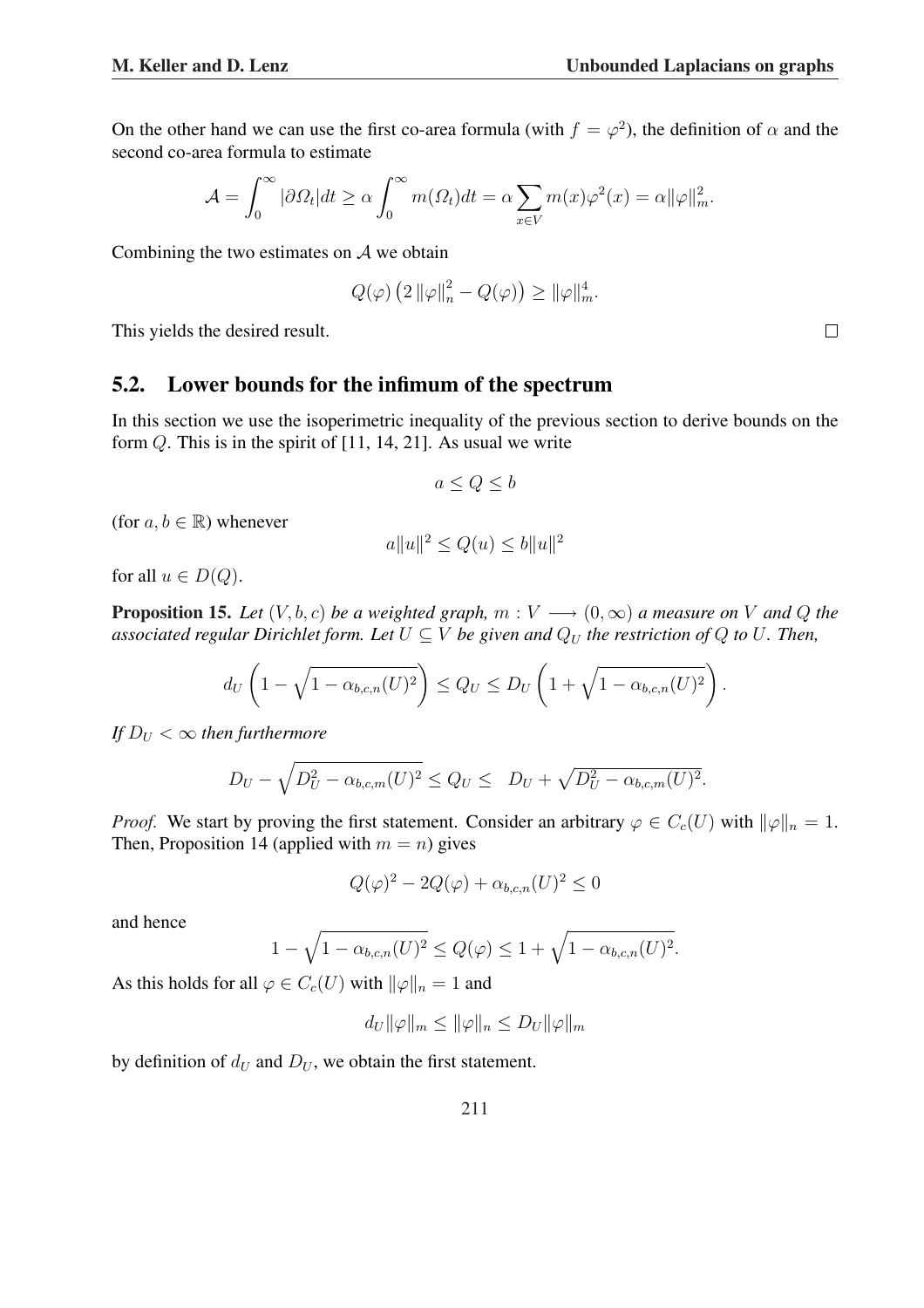We now turn to the last statement. By definition of  $D_U$  we have  $\|\varphi\|_n \leq D_U \|\varphi\|_m$ . Thus, Proposition 14 gives

$$
Q(\varphi)^{2} - 2D_{U} \|\varphi\|_{m}^{2} Q(\varphi) + \alpha_{b,c,m}(U)^{2} \|\varphi\|_{m}^{4} \leq 0.
$$

Considering now  $\varphi \in C_c(U)$  with  $\|\varphi\|_m = 1$  we find that

$$
D_U - \sqrt{D_U^2 - \alpha_{b,c,m}(U)} \le Q(\varphi) \le D_U + \sqrt{D_U^2 - \alpha_{b,c,m}(U)}
$$

for all such  $\varphi$ . This finishes the proof.

As a first consequence of the previous proposition we obtain the following corollary first proven for  $m = n$ , and locally finite graphs in [14].

**Corollary 16.** For a weighted graph  $(V, b, c)$  and  $m = n$  we obtain

$$
1 - \sqrt{1 - \alpha_{b,c,n}^2} \le Q \le 1 + \sqrt{1 - \alpha_{b,c,n}^2}.
$$

A second consequence of the above proposition is that the bottom of the spectrum being zero can be characterized by the constant  $\alpha$  in the case of bounded operators. This is our version of the well known result that a graph with finite vertex degree is amenable if and only if zero belongs to the spectrum of the corresponding Laplacian.

**Corollary 17.** *Let*  $(V, b, c)$  *be a weighted graph and*  $D_U < \infty$  *for*  $U \subseteq V$ *. Then* inf  $\sigma(L_U) = 0$  *if and only if*  $\alpha_{b,c,m}(U) = 0$ .

*Proof.* The direction ' $\implies$ ' follows from Proposition 15 and the other direction ' $\Longleftarrow$ ' follows directly from equation 5.1.  $\Box$ 

**Remark.** The direction ' $\Leftarrow$ ' in the previous corollary does not depend on the assumption  $D_U$  <  $\infty$  for  $U \subset V$  and is true in general.

### 5.3. Absence of essential spectrum

In this subsection we use the results of the previous subsection to study absence of essential spectrum. The key idea is that the essential spectrum of an operator is a suitable limit of the spectra of restrictions 'going to infinity'. This reduces the problem of proving absence of essential spectrum to proving lower bounds on the spectrum 'at infinity'. For locally finite graphs this has been done in [14, 21].

Let  $(V, b, c)$  be a weighted graph. Let K be the set of finite sets in V. This set is directed with respect to inclusion and hence a net. Limits along this net will be denoted by  $\lim_{K \in \mathcal{K}}$  and we will say that  $K$  tends to  $V$ . We then define

$$
\alpha_{b,c,m}(\partial V) = \lim_{K \in \mathcal{K}} \alpha_{b,c,m}(V \setminus K).
$$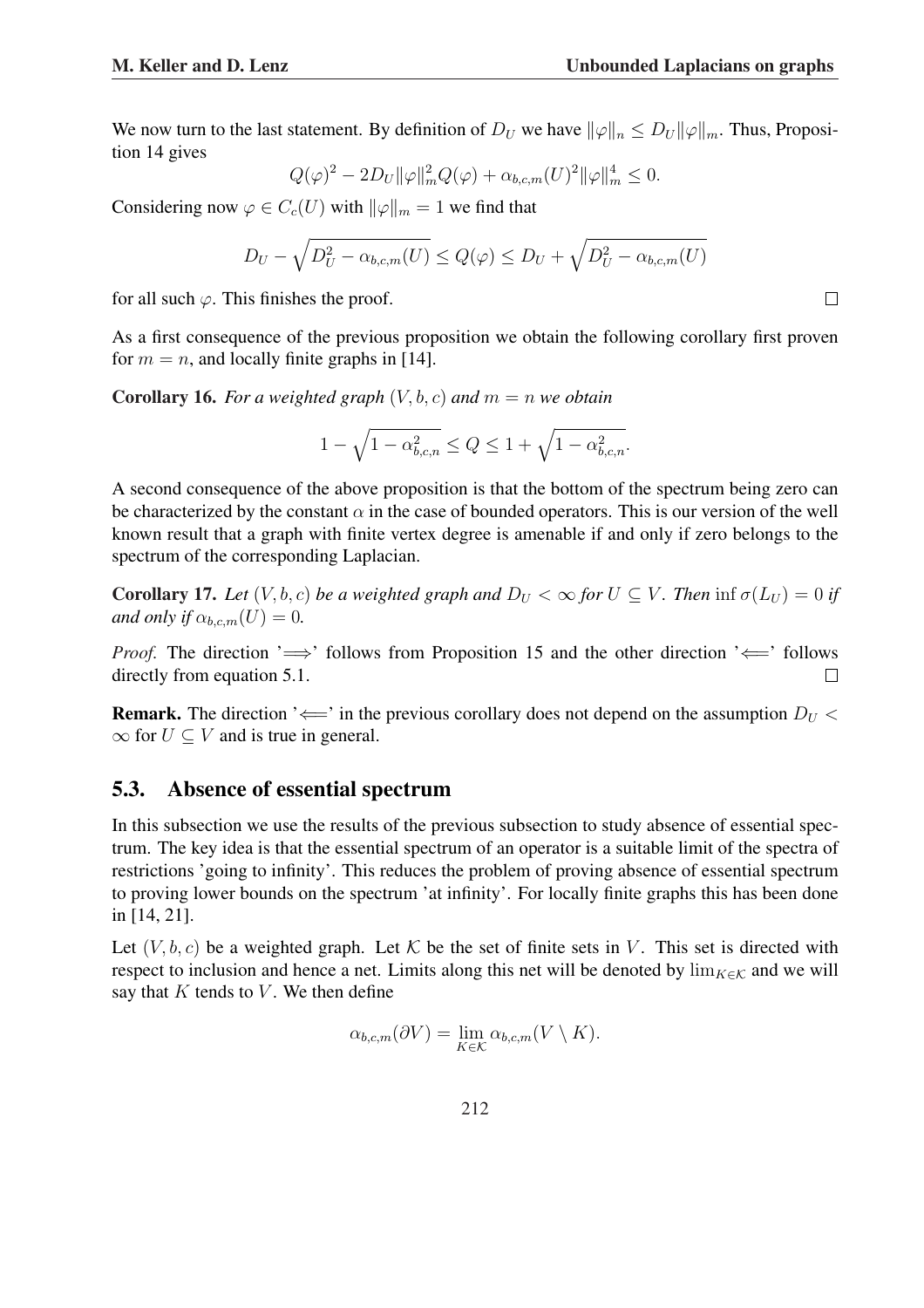Likewise let

$$
d_{\partial V} = d_{b,c,m}(\partial V) = \lim_{K \in \mathcal{K}} d_{b,c,m}(V \setminus K),
$$
  
\n
$$
D_{\partial V} = D_{b,c,m}(\partial V) = \lim_{K \in \mathcal{K}} D_{b,c,m}(V \setminus K).
$$

The following proposition is certainly well known and has in fact already been used in the past (see e.g. [21]). We include a proof as we could not find one in the literature. Note also that our result is more general than the result mentioned e.g. in [21] as we deal with forms.

**Proposition 18.** Let Q be a closed form on  $\ell^2(V, m)$ , whose domain of definition contains  $C_c(V)$ . *If* Q *is bounded below then*

$$
\inf \sigma_{\rm ess}(B) = \lim_{K \in \mathcal{K}} \inf \sigma(B_{V \setminus K}).
$$

*and if* Q *is bounded above then*

$$
\sup \sigma_{\mathrm{ess}}(B) = \lim_{K \in \mathcal{K}} \sup \sigma(B_{V \setminus K})
$$

*holds, where B is the operator associated to Q and*  $B_{V \setminus K}$  *the operator associated to*  $Q_{V \setminus K}$  *for finite*  $K \subseteq V$ *.* 

*Proof.* It suffices to show the statement for Q which are bounded below (as the other statement then follows after replacing  $Q$  by  $-Q$ ).

Without loss of generality we can assume  $Q \geq 0$ . Let  $\lambda_0 := \inf \sigma_{\text{ess}}(B)$ .

As the essential spectrum does not change by finite rank perturbations we have  $\sigma_{\rm ess}(B) = \sigma_{\rm ess}(B_{V \setminus K}) \subseteq$  $\sigma(B_{V \setminus K})$  and hence

$$
\lambda_0 \in \sigma(B_{V \setminus K})
$$

for any finite  $K \subseteq V$ . This gives

$$
\inf \sigma_{\text{ess}}(B) \ge \lim_{K \in \mathcal{K}} \inf \sigma(B_{V \setminus K}).
$$

To show the opposite inequality it suffices to prove that for arbitrary  $\lambda < \lambda_0$  we have inf  $\sigma(B_{V \setminus K})$  $\lambda$  for all sufficiently large finite K. Fix  $\lambda_1$  with

$$
\lambda<\lambda_1<\lambda_0
$$

and choose  $\delta > 0$  such that  $\lambda + \delta < \lambda_1$ . Moreover let

$$
\varepsilon = \frac{\lambda_1 - (\lambda + \delta)}{\lambda_1 + 1}.
$$

The spectral projection  $E_{(-\infty,\lambda_1]}$  of B to the interval  $(-\infty,\lambda_1]$  is a finite rank operator since  $B \ge 0$ . This easily implies

$$
\lim_{K \in \mathcal{K}} \|E_{(-\infty,\lambda_1]} P_K\| = 0,
$$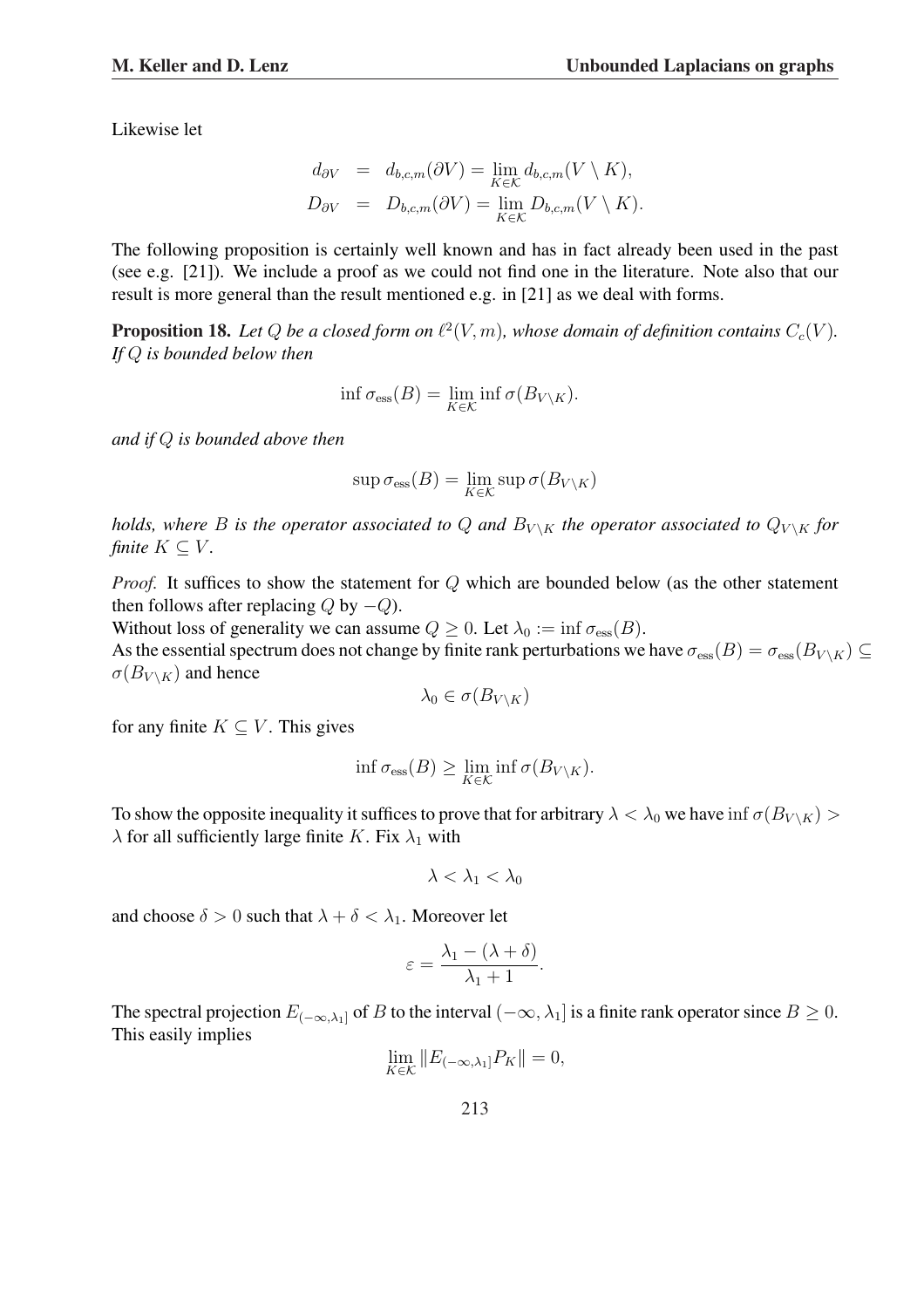where  $P_K$  is the projection onto  $\ell^2(V \setminus K, m)$ . Thus, there is  $K_{\varepsilon}$  finite with

$$
||E_{(-\infty,\lambda_1]}P_K||^2 \le \varepsilon
$$

for all  $K \supseteq K_{\varepsilon}$  finite. In particular, we have

$$
||E_{(-\infty,\lambda_1]}\psi||^2 \le \varepsilon \tag{5.2}
$$

for all  $\psi \in \ell^2(V \setminus K_\varepsilon, m)$  with  $\|\psi\| = 1$  (as for such  $\psi$  we have  $\psi = P_{K_\varepsilon}\psi$ ). Consider now a finite K with  $K \supseteq K_{\varepsilon}$  and let  $\psi \in \ell^2(V \setminus K, m)$  be given with  $\|\psi\| = 1$  such that

$$
Q(\psi) = Q_{V \setminus K}(\psi) \le (\inf \sigma(B_{V \setminus K}) + \varepsilon).
$$

Let  $\rho_{\psi}(\cdot)$  be the spectral measure associated to B and  $\psi$ . Then

$$
Q(\psi) = \int_0^{\infty} t d\rho_{\psi}(t)
$$
  
\n
$$
\geq \int_{\lambda_1}^{\infty} t d\rho_{\psi}(t)
$$
  
\n
$$
\geq \lambda_1 \int_{\lambda_1}^{\infty} d\rho_{\psi}(t)
$$
  
\n
$$
= \lambda_1 (\langle \psi, \psi \rangle - \langle E_{(-\infty, \lambda_1]} \psi, E_{(-\infty, \lambda_1]} \psi \rangle)
$$
  
\n
$$
\geq \lambda_1 (1 - \varepsilon).
$$

In the first step we used that B is positive and in the last step we used (5.2). By our choice of  $\psi$ and  $\varepsilon$  we get

$$
\inf \sigma(B_{V\setminus K}) \ge Q(\psi) - \varepsilon \ge \lambda_1(1-\varepsilon) - \varepsilon = \lambda + \delta > \lambda.
$$

This finishes the proof.

Combining this proposition with Proposition 15 one gets estimates for the essential spectrum of the operator L.

The following provides a generalization of a main result of Fujiwara's theorem [14] to our setting. Fujiwara's result deals with locally finite graphs and  $m = n$ .

**Theorem 19.** Let  $(V, b, c)$  be a weighted graph,  $m: V \longrightarrow (0, \infty)$  a measure on V and Q the associated regular Dirichlet form. Assume  $D_{\partial V} = D_{b,c,m}(\partial V) < \infty$ . Then,  $\sigma_{\text{ess}}(L) = \{D_{\partial V}\}\$ if *and only if*  $\alpha_{b,c,m}(\partial V) = D_{\partial V}$ *.* 

*Proof.* One direction ' $\Leftarrow$ ' follows directly from Proposition 15 and Proposition 18. The other direction '=⇒' follows from

$$
\inf \sigma(L_U) \le \alpha_{b,c,m}(U) \le D_{b,c,m}(U)
$$

for  $U \subseteq V$  and Proposition 18 by taking  $U = V \setminus K$  for K finite and considering the limit for K tending to  $V$ .  $\Box$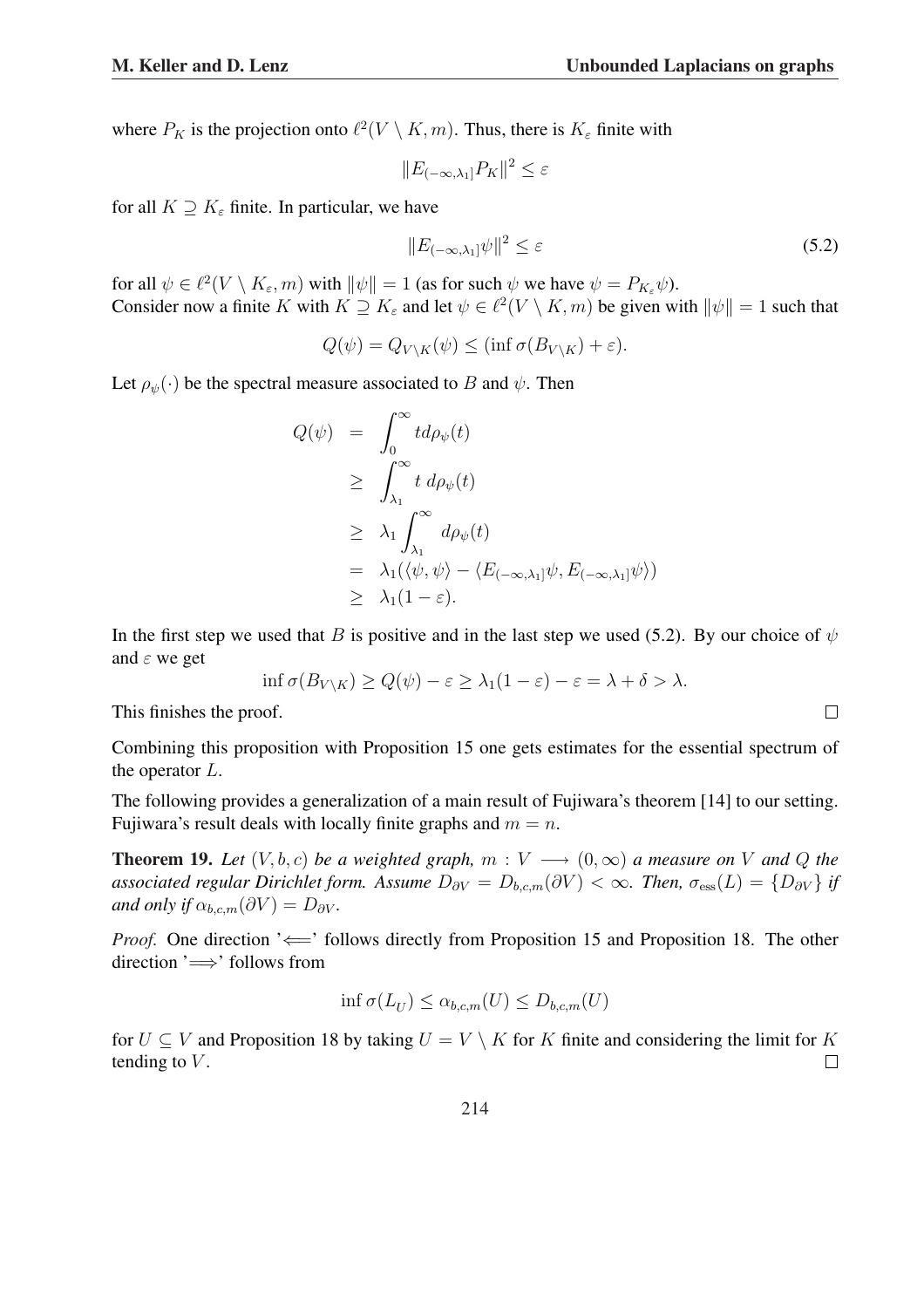**Remark.** The assumption  $D_{b,c,m}(\partial V) < \infty$  implies boundedness of the operator (see Section 3.). Thus,  $\sigma_{\rm ess}(L)$  must be non-empty in this case. Proposition 18 shows that inf  $\sigma(L_{V \setminus K})$ and sup  $\sigma(L_{V \setminus K})$  converge necessarily to points in the essential spectrum of L (for K tending to  $V$ ). The only way how the essential spectrum can consist of only one point is then that both limits agree. As inf  $\sigma(L_{V \setminus K}) \leq \alpha(V \setminus K)$  and sup  $\sigma(L_{V \setminus K}) \geq D_{b,c,m}$  this is only possible for  $\alpha_{b,c,m}(\partial V) = D_{\partial V}$ . In this way the theorem characterizes the only way how essential spectrum can consist of only one point.

The next theorem is a generalization to our setting of Theorem 2 in [21], which deals with locally finite graphs and  $m \equiv 1$ .

**Theorem 20.** Let  $(V, b, c)$  be a weighted graph,  $m: V \longrightarrow (0, \infty)$  a measure on V and Q the *associated regular Dirichlet form. Assume*  $\alpha_{b,c,n} > 0$ *. Then*  $\sigma_{\text{ess}}(L) = \emptyset$  *if and only if*  $d_{\partial V} = \infty$ *.* 

*Proof.* One direction ' $\Longleftarrow$ ' follows directly from Proposition 15 and 18. The other direction ' $\Longrightarrow$ ' follows from the fact that for all  $U \subseteq V$  we have  $\inf \sigma(L_U) \leq d_{b,c,m}(U)$  and Proposition 18.  $\Box$ 

# 6. An application

In this section we consider a locally finite graph i.e.,  $(V, b, 0)$  with b taking values in  $\{0, 1\}$  with the measure  $m \equiv 1$ . Let  $Q_0$  be the associated form and  $\Delta$  the associated operator. Let  $c : V \longrightarrow [0, \infty)$ be given and define L to be the operator associated to  $Q_{b,c,m}$ . Thus,

 $L = \Delta + c$ 

(at least on the formal level). This decomposition of  $L$  leads to a similar decomposition of the parameters  $\alpha$ . In this way, both the geometry (encoded by b) and the potential (encoded by c) can lead to absence of essential spectrum according to the preceding considerations. This is discussed in further details next.

The Cheeger constant  $\beta_U$  of a subset  $U \subseteq V$  is the smallest number such that for all finite  $W \subseteq U$ 

$$
|\partial W| \ge \beta_U \text{vol}(W),
$$

where  $|\partial W| = \langle \Delta 1_W , 1_W \rangle =$  $\overline{ }$ where  $|\partial W| = \langle \Delta 1_W, 1_W \rangle = \sum_{x \in W, y \notin W} b(x, y)$  is defined as above and  $\text{vol}(W) = ||1_W||_n^2 =$  $\sum_{x\in W} n(x)$ . If  $\beta_V > 0$  one says that the graph is hyperbolic. Furthermore, let  $\gamma_U$  be given as the smallest number such that for all finite  $W \subseteq U$ 

$$
c(W) \ge \gamma_U \text{vol}(W),
$$

where  $c(W) = \langle c1_W , 1_W \rangle =$  $\overline{ }$  $_{x\in W}c(x).$ For example  $\gamma_V > 0$ , if there is  $\ddot{C} > 0$  such that  $c(x) > Cd(x)$ , where  $d(x)$  is the vertex degree. Finally let

$$
\beta_{\partial V} = \lim_{K \in \mathcal{K}} \beta_{V \setminus K} \quad \text{and} \quad \gamma_{\partial V} = \lim_{V \in \mathcal{K}} \gamma_{V \setminus K}.
$$

Hence the preceding section immediately gives the following corollary of Theorem 20.

Corollary 21. *Let*  $\beta_{\partial V} > 0$  *or*  $\gamma_{\partial V} > 0$ *. Then*  $\sigma_{\text{ess}}(H) = \emptyset$  *if and only if*  $d(x_n) + c(x_n) \rightarrow \infty$  *along any infinite path*  $(x_n)$  *with pairwise distinct vertices.*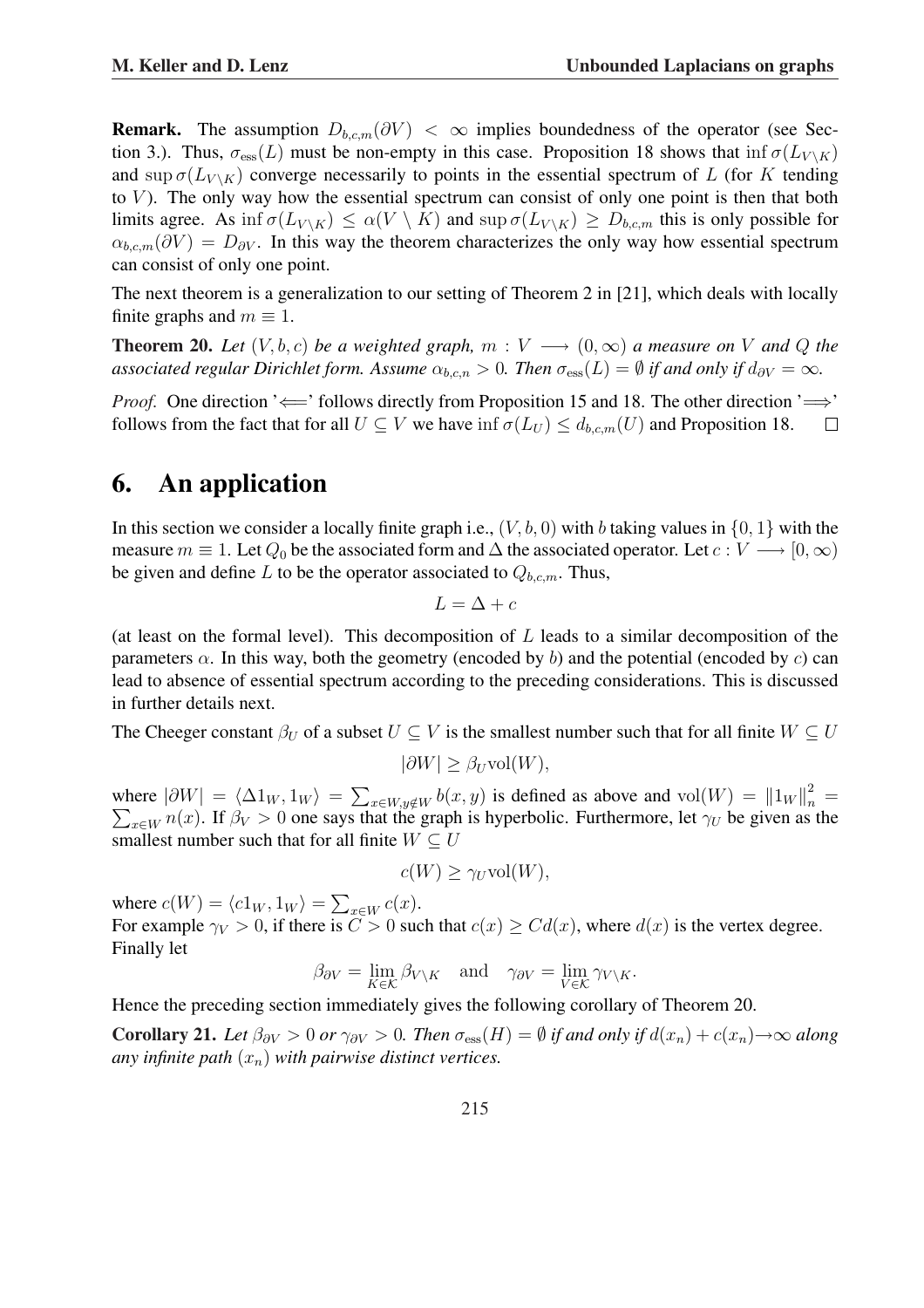## 7. Graph Laplacians and Markov processes

We have already discussed that our Laplacians come from Dirichlet forms. Now, Dirichlet forms and symmetric Markov processes are intimately connected. The crucial link is given by the semigroup generated by a Dirichlet form. The connection to Markov processes means that

- there is a wealth of results on the semigroup associated to a graph Laplacian,
- there is a good interpretation of properties of the semigroup in terms of a stochastic process.

Details are discussed in this section.

### 7.1. Graph Laplacians, their semigroup and the heat equation

Let a measure m on V with full support and a graph  $(b, c)$  over V be given. Let Q be the associated form and  $L$  its generator.

Standard theory [8, 15, 25] implies that the operators of the associated semigroup  $e^{-tL}$ ,  $t \ge 0$ , and the associated resolvent  $\alpha (L+\alpha)^{-1}$ ,  $\alpha > 0$  are positivity preserving and even markovian. Positivity preserving means that they map nonnegative functions to nonnegative functions. Markovian means that they map nonnegative functions bounded by one to nonnegative functions bounded by one.

This can be used to show that semigroup and resolvent extend to all  $\ell^p(V, m)$ ,  $1 \leq p \leq \infty$ . These extensions are consistent i.e., two of them agree on their common domain [7]. The corresponding generators are denoted by  $L_p$ , in particular  $L = L_2$ . We can describe the action of the operator  $L_p$  explicitly. More precisely, the situation on  $\ell^2$  (see Proposition 3 and Theorem 4) holds here as well:

Theorem 22. *Let* (V, b, c) *be a weighted graph and* m *a measure on* V *of full support. Then, the operator*  $L_p$  *is a restriction of*  $\widetilde{L}$  *for any*  $p \in [1,\infty]$ *. If furthermore*  $(A)$  *holds, then the operator*  $L$ *is the restriction of*  $\tilde{L}$  *to* 

$$
\{u \in \ell^p(V, m) : \widetilde{L}u \in \ell^p(V, m)\}.
$$

A function  $N : [0, \infty) \times V \longrightarrow \mathbb{R}$  is called a solution of the heat equation if for each  $x \in V$  the function  $t \mapsto N_t(x)$  is continuous on  $[0, \infty)$  and differentiable on  $(0, \infty)$  and for each  $t > 0$  the function  $N_t$  belongs to the domain of  $\tilde{L}$ , i.e., the vector space  $\tilde{F}$  and the equality

$$
\frac{d}{dt}N_t(x) = -\widetilde{L}N_t(x)
$$

holds for all  $t > 0$  and  $x \in V$ . For a bounded solution N validity of this equation can easily be seen to automatically extend to  $t = 0$  i.e.,  $t \mapsto N_t(x)$  is differentiable on  $[0, \infty)$  and  $\frac{d}{dt}N_t(x) =$  $-LN_t(x)$  holds for any  $t \geq 0$ .

The following theorem is a standard result in the theory of semigroups. A proof in our context can be found in [22] (see [33, 34, 32] for related material on special graphs).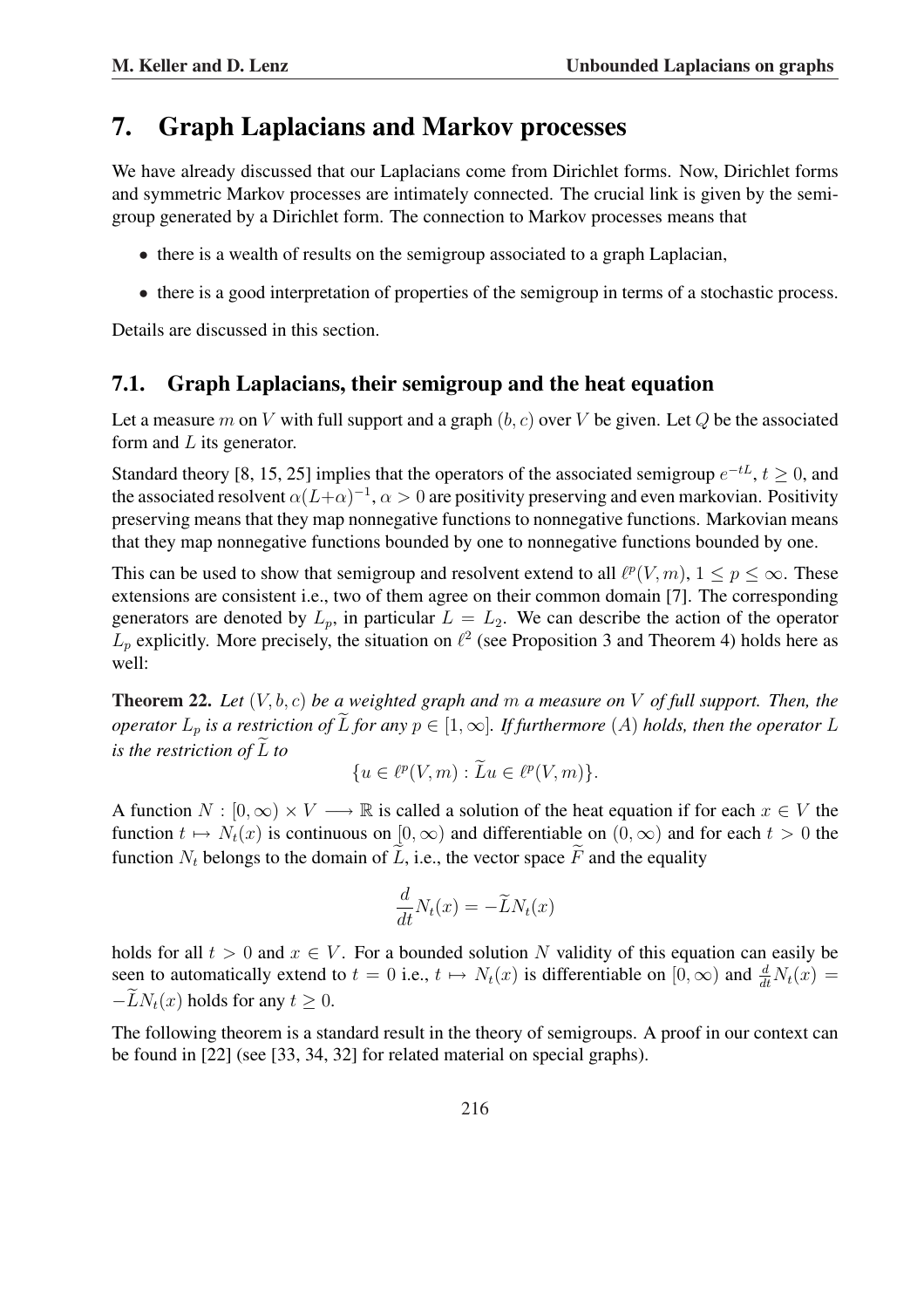**Theorem 23.** Let L be a selfadjoint restriction of  $\widetilde{L}$ , which is the generator of a Dirichlet form *on*  $\ell^2(V, m)$ *. Let* v *be a bounded function on* V *and define*  $N : [0, \infty) \times V \longrightarrow \mathbb{R}$  *by*  $N_t(x) :=$  $e^{-tL}v(x)$ . Then, the function  $N(x):[0,\infty)\longrightarrow \mathbb{R}$ ,  $t\mapsto N_t(x)$ , is differentiable and satisfies

$$
\frac{d}{dt}N_t(x) = -\widetilde{L}N_t(x)
$$

*for all*  $x \in V$  *and*  $t > 0$ *.* 

Let us conclude this section by noting that the semigroups are positivity improving for connected graphs. This has been shown in [22] in our setting after earlier results in [8, 32, 33] for locally finite graphs.

Theorem 24. *(Positivity improving) Let* (V, b, c) *be a connected graph and* L *be the associated operator. Then, both the semigroup*  $e^{-tL}$ ,  $t > 0$ , and the resolvent  $(L + \alpha)^{-1}$ ,  $\alpha > 0$ , are positivity improving (i.e., they map nonnegative nontrivial  $\ell^2$ -functions to strictly positive functions).

### 7.2. Connection to Markov processes

In this section we discuss the relationship between Dirichlet forms and Markov processes in our context. Let Q be the Dirichlet form associated to a weighted graph  $(V, b, c)$  with measure m. For convenience we assume  $m \equiv 1$ . Let L be the associated operator and  $e^{-tL}$ ,  $t > 0$ , the associated semigroup. We will take the point of view that we already know that  $e^{-tL}$  is a semigroup of transition properties of a Markov process. We will then show how we can identify the key quantities of the Markov process in terms of the graph  $(V, b, c)$ .

A (time homogenous) Markov process on V consists of a particle moving in time without memory between the points of  $V$ . It is characterized by two sets of quantities: These are

- a function  $a: V \longrightarrow [0, \infty)$  such that  $e^{-ta_x}$  is the probability that a particle in x at time 0 is still in  $x$  at time  $t$ .
- a function  $q: V \times V \longrightarrow [0, \infty)$  such that  $q_x(y)$  is the probability that the particle jumps to  $y$  from  $x$ .

Given such a Markov process we can define

 $P_t(x, y) :=$  Probability that the particle is in y at time t if it starts in x at time 0

for  $t \geq 0$ ,  $x, y \in V$  and the operators  $P_t$  provide a semigroup of operators. It is then possible to infer the quantities a and q from the behavior of  $P_t$  for small t in the following way:

 $P_t(x, x)$  is the probability to find the particle at x at time t (for a particle starting at x at time 0). This means that the particle has either stayed at x for the whole time between 0 and t or has jumped from x away and come back by the time t. The probability that the particle stayed in  $x$  (i.e., did not move away) is  $e^{-ta_x}$ . The event that the particle left x and returned by the time t means that the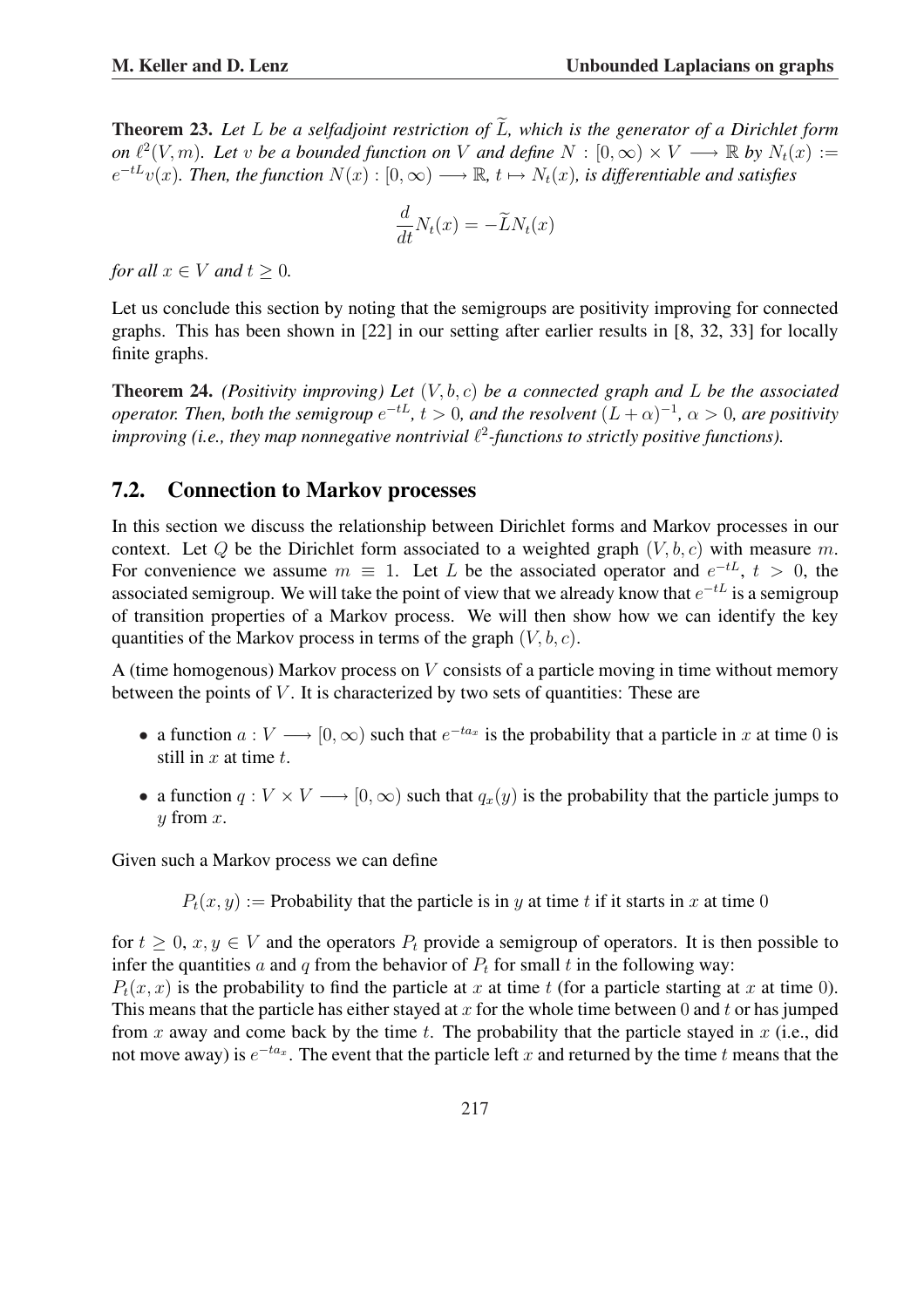particle left x, which occurs with probability  $1 - e^{-ta_x}$ , and then returned from  $V \setminus \{x\}$  to x in the remaining time, which occurs with probability  $r(t)$  going to zero for  $t \to 0$ . Accordingly we have

$$
P_t(x, x) = e^{-ta_x} + \phi_x(t),
$$

where  $\phi_x$  summarizes the probability of returning to x, is therefore bounded by  $(1 - e^{-ta_x})r(t)$  and hence has derivative equal to zero at  $t = 0$ . We therefore obtain

$$
\left. \frac{d}{dt} \right|_{t=0} P_t(x, x) = -a_x + \phi'_x(0) = -a_x.
$$

By a similar reasoning the probability  $P_t(x, y)$  is governed by the event that the particle starts at x at time 0 and has done one jump to y and then stayed in y up to the time t. The probability  $p_t$  for this event satisfies

$$
(1 - e^{-ta_x})q_x(y)e^{-ta_y} \leq p_t \leq (1 - e^{-ta_x})q_x(y).
$$

Here, the term  $e^{-ta_y}$  serves to take into account that the particle did not leave y. Accordingly,

$$
P_t(x, y) = p_t + \psi(t),
$$

where the derivative of  $\psi$  at 0 is zero and we obtain

$$
\left. \frac{d}{dt} \right|_{t=0} P_t(x, y) = a_x q_x(y) + \psi'(0) = a_x q_x(y).
$$

We now return to the Dirichlet form setting. As  $e^{-tL}$  describes a Markov process we can now set

$$
P_t(x, y) = \langle e^{-tL} \delta_x, \delta_y \rangle
$$

for  $t \geq 0$ ,  $x, y \in V$  and use this to calculate the the a's and q's in terms of b and c as follows:

$$
\sum_{y \in V} b(x, y) + c(x) = Q(\delta_x, \delta_x) = \frac{d}{dt}\bigg|_{t=0} \langle e^{-tL}\delta_x, \delta_x \rangle = \frac{d}{dt}\bigg|_{t=0} P_t(x, x) = -a_x
$$

and

$$
-b(x,y) = Q(\delta_x, \delta_y) = \frac{d}{dt}\bigg|_{t=0} \langle e^{-tL}\delta_x, \delta_y \rangle = \frac{d}{dt}\bigg|_{t=0} P_t(x,y) = q_x(y)a_x.
$$

This gives

$$
q_x(y) = \frac{b(x, y)}{\sum_{z \in V} b(x, z) + c(x)}, \quad a_x = \sum_{z \in V} b(x, z) + c(x)
$$

for all  $x, y \in V$ . Note that symmetry of b does not imply symmetry of q but rather

$$
a_x q_x(y) = a_y q_y(x).
$$

If m is not identically equal to one, we will have to normalize the formula for  $P$  above by setting

$$
P_t(x, y) = \frac{1}{m(x)m(y)} \langle e^{-tL} \delta_x, \delta_y \rangle
$$

and change the emerging formulae accordingly.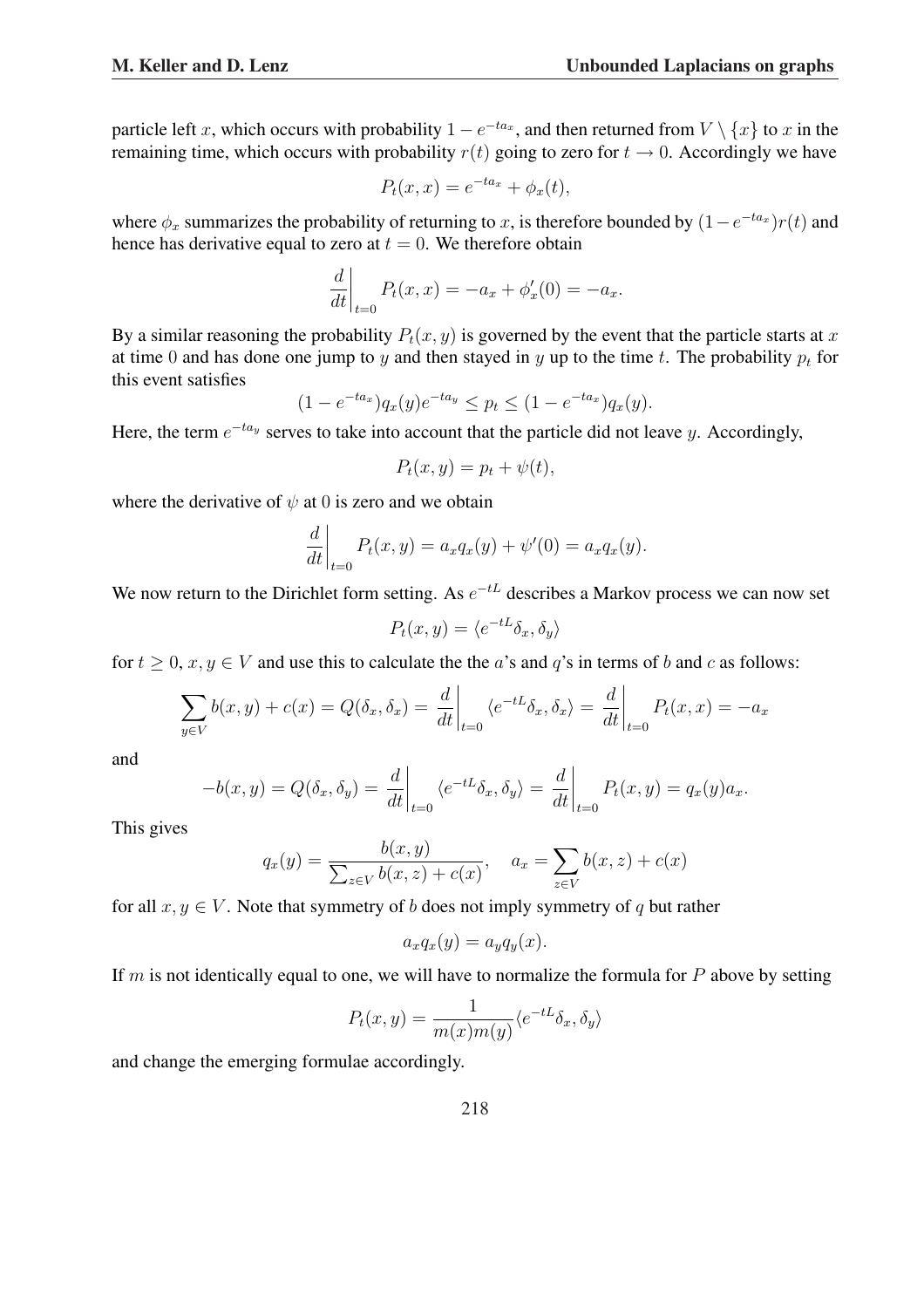### 8. Stochastic completeness

We consider a Dirichlet form Q on a weighted graph  $(V, b, c)$  with associated operator L and semigroup  $e^{-tL}$ . The preceding considerations show that

$$
0 \le e^{-tL} 1(x) \le 1
$$

for all  $t > 0$  and  $x \in V$ . The question, whether the second inequality is actually an equality has received quite some attention. In the case of vanishing killing term, this is discussed under the name of stochastic completeness or conservativeness. In fact, for  $c \equiv 0$  and  $b(x, y) \in \{0, 1\}$  for all  $x, y \in V$ , there is a characterization of stochastic completeness of Wojciechowski [33] (see the introduction for discussion of related results of Feller [13] and Reuter [27] as well). This characterization is an analogue to corresponding results on manifolds of Grigor'yan [16] and results of Sturm for general strongly local Dirichlet forms [28].

Our first main result concerns a version of this result for arbitrary regular Dirichlet forms on graphs. As we allow for a killing term c we have to replace  $e^{-tL}$  by the function

$$
M_t(x) := e^{-tL}1(x) + \int_0^t (e^{-sL}\frac{c}{m})(x)ds, \quad x \in V.
$$

It is possible (and necessary) to show that this quantity is well defined. In fact, it can be proven that it satisfies  $0 \leq M \leq 1$  and that for each  $x \in V$ , the function  $t \mapsto M_t(x)$  is continuous and even differentiable [22]. Note that for  $c \equiv 0$ ,  $M = e^{-tL}1$  whereas for  $c \neq 0$  the inequality  $M_t > e^{-tL}1$ holds on any connected component of  $V$  on which  $c$  does not vanish identically (as the semigroup is positivity improving).

We can give an interpretation of M in terms of a diffusion process on V as follows: For  $x \in V$ , let  $\delta_x$  be the characteristic function of  $\{x\}$ . A diffusion on V starting in x with normalized measure is then given by  $\delta_x/m(x)$  at time  $t = 0$ . It will yield to the amount of heat

$$
\langle e^{-tL}\frac{\delta_x}{m(x)},1\rangle=\langle \frac{\delta_x}{m(x)},e^{-tL}1\rangle=\sum_{y\in V}e^{-tL}(x,y)=e^{-tL}1(x)
$$

within  $V$  at the time  $t$ . Thus, the first term of  $M$  describes the amount of heat within the graph at a given time.

Moreover, at each time s the rate of heat killed at the vertex  $y$  by the killing term c is given by  $e^{-sL}(x, y)c(y)/m(y)$ . The total amount of heat killed at y till the time t is then given by  $\frac{dy}{dt}$  $\int_0^t e^{-sL}(x, y)c(y)/m(y)ds$ . The total amount of heat killed at all vertices by c till the time t is accordingly given by

$$
\sum_{y \in V} \int_0^t e^{-sL}(x, y) \frac{c(y)}{m(y)} ds = \int_0^t \sum_{y \in V} e^{-sL}(x, y) \frac{c(y)}{m(y)} ds = \int_0^t (e^{-sL} \frac{c}{m})(x) ds.
$$

Thus, the second term of  $M$  describes the total amount of heat killed up to time  $t$  within the graph. Altogether,  $1-M_t$  is then the amount of heat transported to the 'boundary' of the graph by the time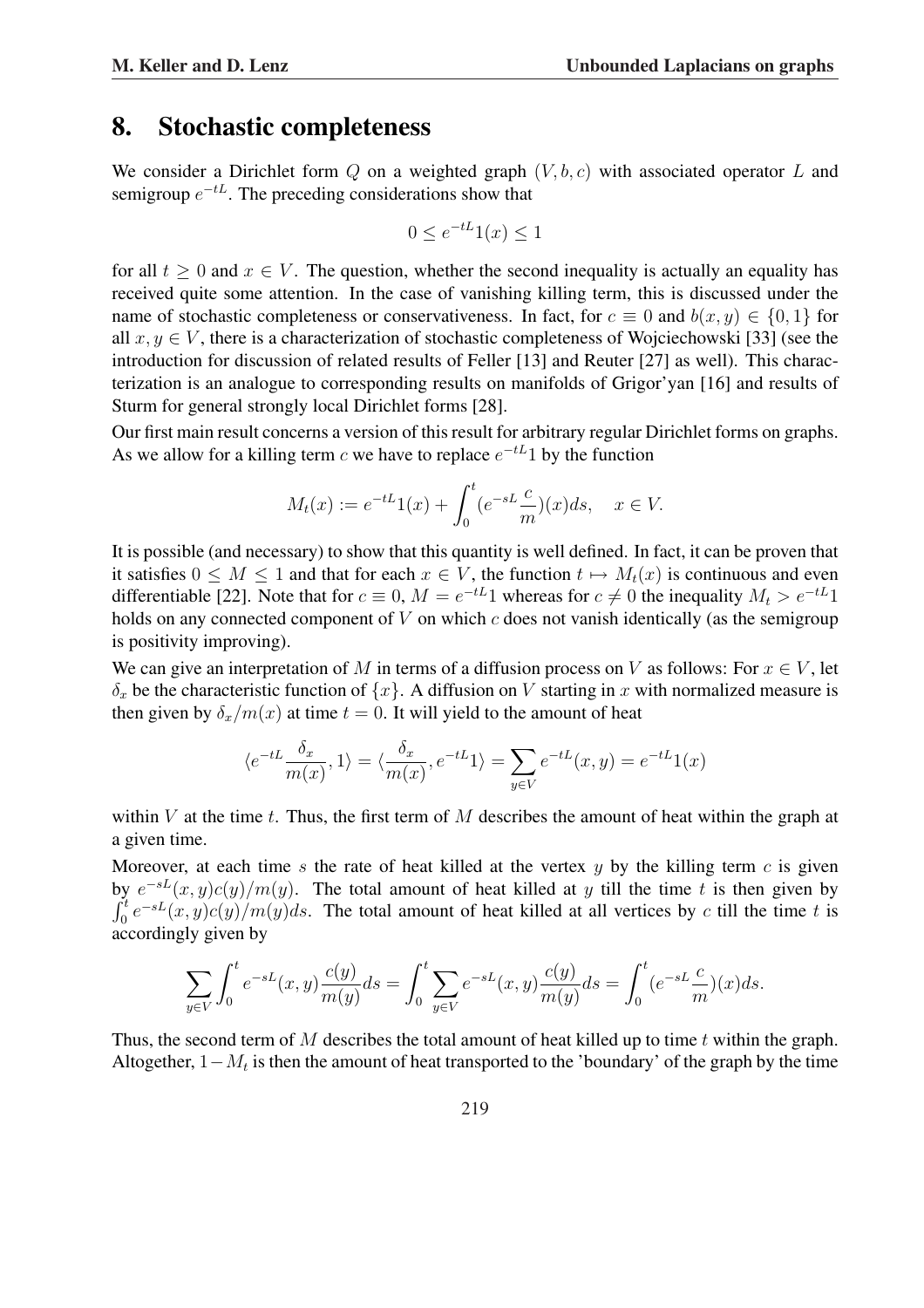t and  $M_t$  can be interpreted as the amount of heat, which has not been transported to the boundary of the graph at time  $t$ .

Our question concerning stochastic completeness then becomes whether the quantity

 $1 - M_t$ 

vanishes identically or not. Our result reads (see [22] for a proof):

Theorem 25. *(Characterization of heat transfer to the boundary) Let* (V, b, c) *be a weighted graph and* m *a* measure on V of full support. Then, for any  $\alpha > 0$ , the function

$$
w := \int_0^\infty \alpha e^{-t\alpha} (1 - M_t) dt
$$

*satisfies*  $0 \leq w \leq 1$ *, solves*  $(\widetilde{L} + \alpha)w = 0$ *, and is the largest nonnegative function*  $l \leq 1$  *with*  $(\widetilde{L} + \alpha)l \leq 0$ . In particular, the following assertions are equivalent:

- *(i)* For any  $\alpha > 0$  there exists a nontrivial, nonnegative, bounded l with  $(\widetilde{L} + \alpha)l < 0$ .
- *(ii) For any*  $\alpha > 0$  *there exists a nontrivial, bounded l with*  $(\widetilde{L} + \alpha)l = 0$ *.*
- *(iii) For any*  $\alpha > 0$  *there exists an nontrivial, nonnegative, bounded l with*  $(\widetilde{L} + \alpha)l = 0$ *.*
- *(iv) The function* w *is nontrivial.*
- (*v*)  $M_t(x) < 1$  *for some*  $x \in V$  *and some*  $t > 0$ *.*
- *(vi) There exists a nontrivial, bounded, nonnegative*  $N : V \times [0, \infty) \longrightarrow [0, \infty)$  *satisfying*  $\widetilde{L}N + \frac{d}{dt}N = 0$  and  $N_0 \equiv 0$ *.*

Let us give a short interpretation of the conditions appearing in the theorem. Conditions (i), (ii) and (iii) deal with eigenvalues of  $\tilde{L}$  considered as an operator on  $\ell^{\infty}(V)$ . Thus, they concern spectral theory in  $\ell^{\infty}(V)$ . Condition (v) refers to loss of mass at infinity. Finally condition (vi) is about unique solutions of a partial difference equation. Thus, the result connects properties from stochastic processes, spectral theory and partial difference equations.

*Sketch of proof.* We refrain from giving a a complete proof of the theorem but rather discuss three key elements of the proof and how they fit together. These are the following three steps:

- (S1) If  $N : [0, \infty) \times V \longrightarrow \mathbb{R}$  is a bounded solution of  $\frac{d}{dt}N = -\widetilde{L}N$ , then  $v = \int_0^\infty$  $\int_0^\infty \alpha e^{-t\alpha} N_t dt$  is a solution to  $(\widetilde{L} + \alpha)v = 0$  for any  $\alpha > 0$ .
- (S2) The function  $N = 1 M$  satisfies  $0 \le N \le 1$  and  $\frac{d}{dt}N = -\widetilde{L}N$ .
- (S3) The function  $w = \int_0^\infty$  $\int_0^{\infty} \alpha e^{-t\alpha}(1 - M_t) dt$  is the largest solution of  $(\widetilde{L} + \alpha)v = 0$  with  $0 \leq$  $v \leq 1$ .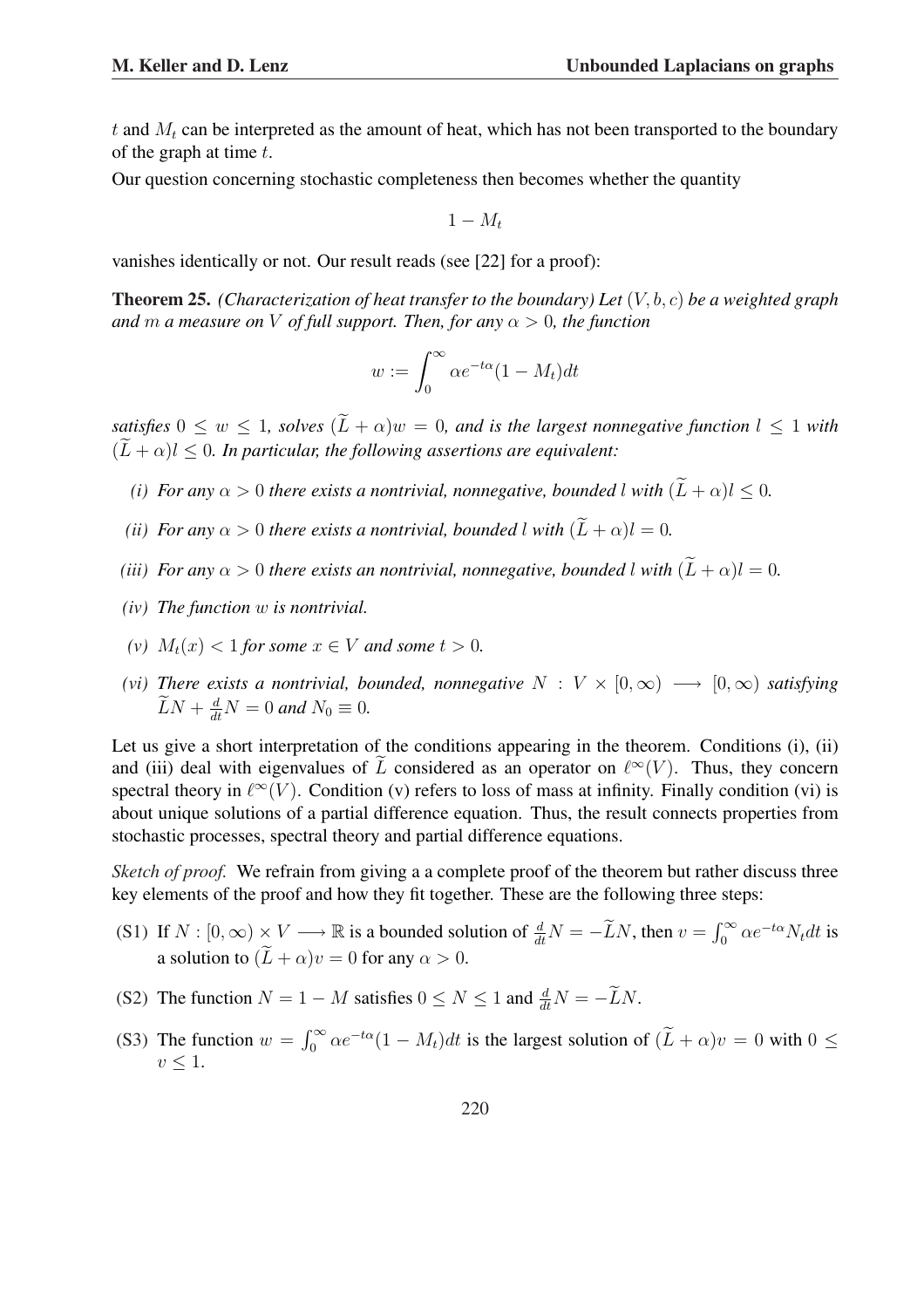The proof of the first step is a direct calculation via partial integration. The second step is a direct calculation but requires quite some care as the quantities are defined via sums and integrals whose convergence is not clear. The fact that  $w$  of the last step is a solution follows from the second step. The minimality of the solution requires some care. It follows by approximating the graph via finite graphs. Here, a nontrivial issue is that this approximation may actually cut infinitely many edges (as we do not have locally finite edge degree).

Given the three steps, the proof of the theorem goes along the following line: The implication  $(v)$  $\Rightarrow$  (i) follows from Step (S1) and (S2). The implication (i)  $\Rightarrow$  (v) follows from the maximality property in Step (3). The implication (v)  $\implies$  (vi) follows from Step (S2). The implication (vi)  $\implies$ (v) follows from Step (S1). The equivalence between (iv) and (v) is immediate from Step (S3). The equivalence between (i), (ii) and (iii) follows by taking suitable minima of (super-) solutions.  $\Box$ 

**Definition 26.** The weighted graph  $(V, b, c)$  is said to satisfy  $(SI_{\infty})$  if one of the equivalent asser*tions of the theorem holds. If the graph is not*  $(SI_{\infty})$  *it is said to satisfy*  $(SC_{\infty})$ *.* 

In the case of vanishing killing term (i.e.  $c \equiv 0$ ) (SC<sub>∞</sub>) and (SI<sub>∞</sub>) are just the standard definitions of stochastic completeness and stochastic incompleteness. By a slight abuse of language we will call any graph satisfying ( $SC_{\infty}$ ) stochastically complete and any graph satisfying ( $SI_{\infty}$ ) stochastically incomplete.

Corollary 27. Assume the situation of the previous theorem. Let  $\widetilde{L}$  be the operator associated to *the graph*  $(V, b, c)$ *. If*  $\widetilde{L}$  gives rise to a bounded operator on  $\ell^2(V)$ , then  $(V, \dot{b}, c)$  satisfies  $(SC_{\infty})$ .

*Proof.* If  $\widetilde{L}$  is bounded on  $\ell^2(V, m)$  it is bounded on  $\ell^{\infty}(V)$  by Theorem 11. Then, the spectrum of  $\tilde{L}$  on  $\ell^{\infty}$  is bounded and hence its set of eigenvalues is bounded as well. Thus, (ii) of the theorem must fail (for large  $\alpha$ ).  $\Box$ 

Remark. (a) The corollary shows that stochastic completeness is a phenomenon for unbounded operators.

(b) The corollary generalizes the results of Dodziuk/Matthai [12] and Wojciechowski [33]. It is furthermore relevant as its proof gives an abstract i.e., spectral theoretic reason for stochastic completeness in the case of bounded operators.

Let us finish this section by discussing how the existence of  $\alpha > 0$  and  $t > 0$  and  $x \in V$  with certain properties in the above theorem is actually equivalent to the fact that all  $\alpha > 0$ ,  $t > 0$  and  $x \in V$  have these properties. We first discuss the situation concerning the  $\alpha$ 's.

Proposition 28. *Let* (V, b, c) *be a weighted graph and* m *a measure on* V *of full support. Then, the following are equivalent:*

- *(i) For any*  $\alpha > 0$  *there exists a nontrivial, nonnegative, bounded l with*  $(\widetilde{L} + \alpha)l < 0$ *.*
- *(ii) For some*  $\alpha > 0$  *there exists a nontrivial, nonnegative, bounded l with*  $(\widetilde{L} + \alpha)l \leq 0$ *.*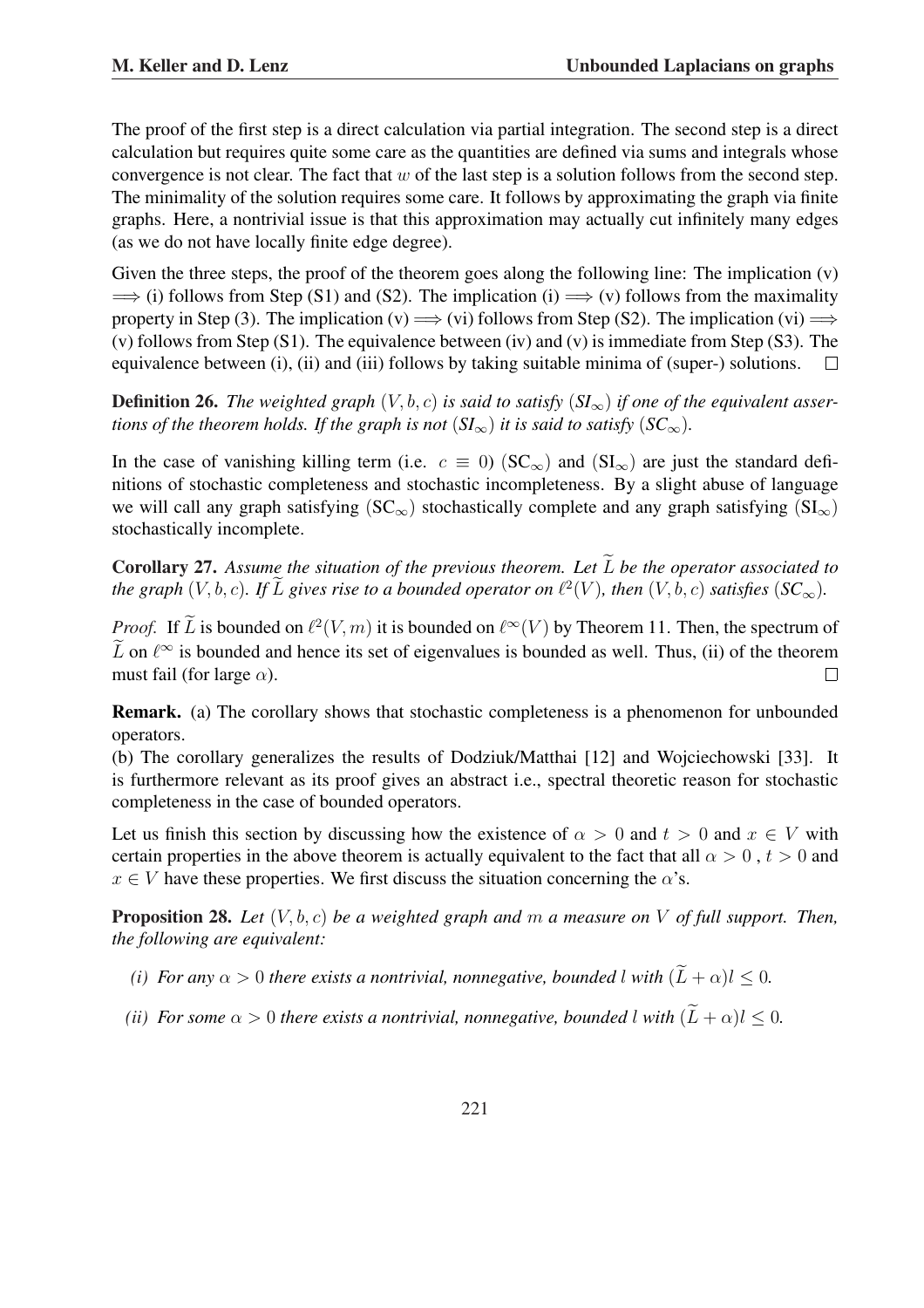*Proof.* It suffices to show the implication (ii)  $\implies$  (i): By the maximality property of the function  $\int_{-\infty}^{\infty}$   $-t^{\alpha}(1 - M) M$  diamental in the third stars of the grand of the grain much (ii) in the  $w = \int_0^\infty \alpha e^{-t\alpha} (1 - M_t) dt$  discussed in the third step of the proof of the main result, (ii) implies that  $M_t(x) < 1$  for some  $x \in V$  and  $t > 0$ . Now, the claim (i) follows from the second step discussed in the proof of the main result.  $\Box$ 

We now show that loss of mass in one point at one time is equivalent to loss of mass in all points at all times (if the graph is connected). For locally finite graphs this is discussed in [33].

Proposition 29. *Let* (V, b, c) *be a connected weighted graph and* m *a measure on* V *of full support. Let* M *be defined as above. Then, the following assertions are equivalent:*

- *(i) There exist*  $x \in V$  *and*  $t > 0$  *with*  $M_t(x) < 1$ .
- *(ii)*  $M_t(x) < 1$  *for all*  $x \in V$  *and all*  $t > 0$

*Proof.* The implication (ii)  $\implies$  (i) is clear. It remains to show the reverse implication. A direct *Proof.* The implication (ii)  $\implies$  (i) is<br>calculation (invoking  $\int_0^{t+s} ... dr = \int_0^s$ is clear. It ref<br>  $\int_{0}^{s} ... dr + \int_{s}^{t+s}$  $s^{t+s}$  ...dr) shows that

$$
M_{t+s} = e^{-sL}M_t + \int_0^s e^{-rL} \frac{c}{m} dr.
$$

This easily gives that

- (1)  $M_t \equiv 1$  for some  $t > 0$  implies  $M_{nt} \equiv 1$  for all  $n \in \mathbb{N}$ .
- (2)  $M_t \neq 1$  for some  $t > 0$  implies that  $M_{t+s} < 1$  for all  $s > 0$ .

(Here (1) follows by induction and (2) follows as  $M_t \neq 1$  implies  $M_t \leq 1$  and  $M_t(x) < 1$  for some  $x \in V$ . As the graph is connected this implies  $e^{-sL}M_t < e^{sL}1$  and the statement follows.) Assume now that  $M_t(x) < 1$  for some  $x \in V$  and  $t > 0$ . We consider  $M_r$  for  $r > t$  and for  $r < t$ separately: By (2),  $M_r < 1$  for all  $r > t$ . Assume that  $M_r = 1$  for some  $0 < r < t$ , then  $M_s = 1$ for all  $s \le r$  by (2). Hence, by (1)  $M_{ns} = 1$  for all  $n \in \mathbb{N}$  and  $0 < s \le r$ . This gives  $M_r = 1$  for all  $r > 0$  which contradicts  $M_t \neq 1$ . Thus,  $M_r \neq 1$  for all  $0 < r < t$ . Hence, by (2)  $M_r < 1$  for all  $0 < r \leq t$ .  $\Box$ 

Acknowledgements. It is our great pleasure to acknowledge fruitful and stimulating discussions with Peter Stollmann, Radek Wojciechowski, Andreas Weber and Jozef Dodziuk on the topics discussed in the paper.

## References

- [1] A. Beurling, J. Deny. *Espaces de Dirichlet. I. Le cas élémentaire*. Acta Math., 99 (1958), 203–224.
- [2] A. Beurling, J. Deny. *Dirichlet spaces*. Proc. Nat. Acad. Sci. U.S.A., 45 (1959), 208–215.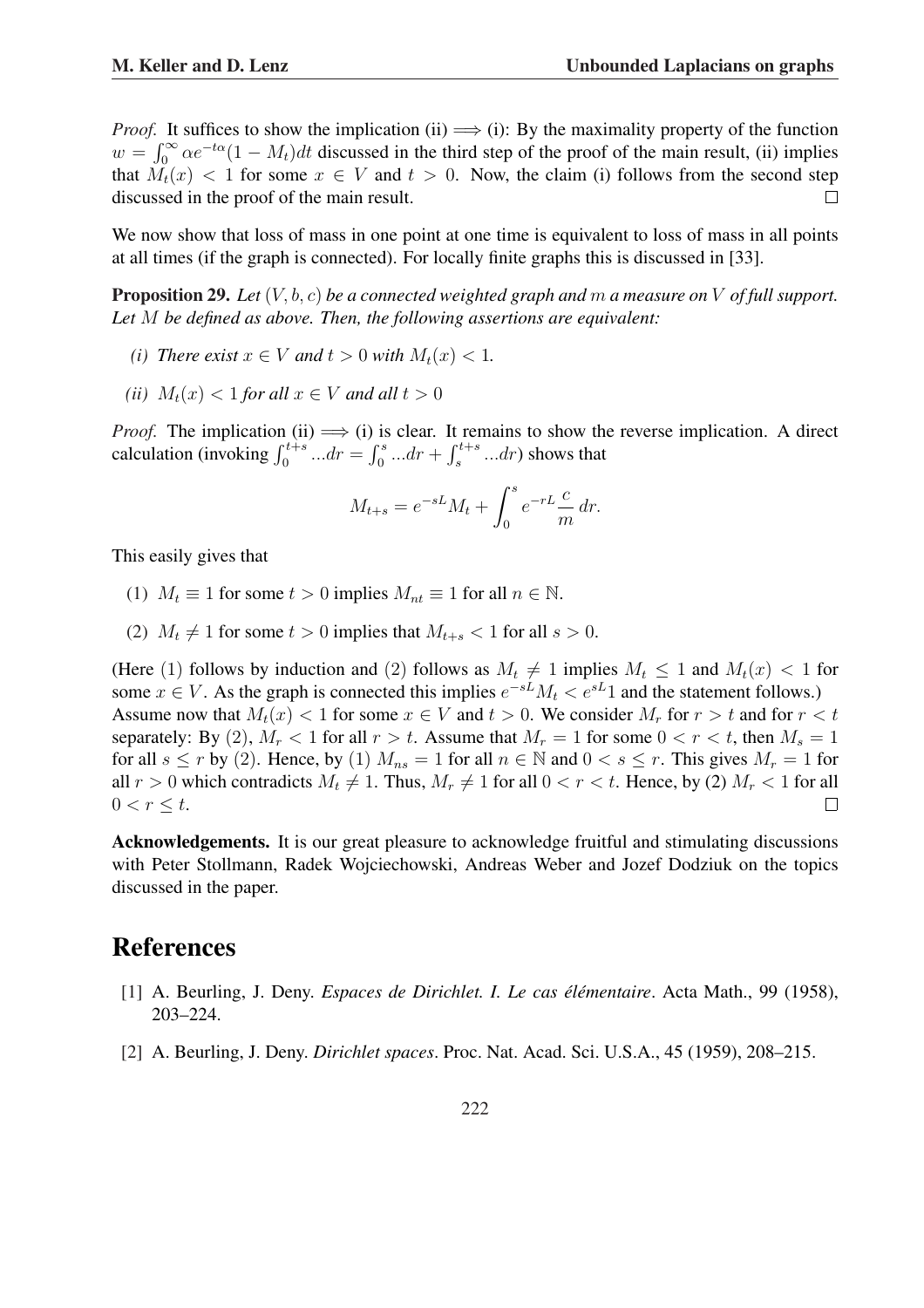- [3] N. Bouleau, F. Hirsch. Dirichlet forms and analysis on Wiener space. Volume 14 of de Gruyter Studies in Mathematics, Walter de Gruyter & Co., Berlin, 1991.
- [4] F. R. K. Chung. Spectral Graph Theory. CBMS Regional Conference Series in Mathematics, 92, American Mathematical Society, Providence, RI, 1997.
- [5] F. R. K. Chung, A. Grigoryan, S.-T. Yau. *Higher eigenvalues and isoperimetric inequalities on Riemannian manifolds and graphs*. Comm. Anal. Geom., 8 (2000), No. 5, 969–1026.
- [6] Y. Colin de Verdière. Spectres de graphes. Soc. Math. France, Paris, 1998.
- [7] E. B. Davies. Heat kernels and spectral theory. Cambridge University press, Cambridge, 1989.
- [8] E. B. Davies. Linear operators and their spectra. Cambridge Studies in Advanced Mathematics, 106. Cambridge University Press, Cambridge, 2007.
- [9] J. Dodziuk. *Difference Equations, isoperimetric inequality and transience of certain random walks*. Trans. Amer. Math. Soc., 284 (1984), No. 2, 787–794.
- [10] J. Dodziuk. *Elliptic operators on infinite graphs*. Analysis, geometry and topology of elliptic operators, 353–368, World Sci. Publ., Hackensack, NJ, 2006.
- [11] J. Dodziuk, W. S. Kendall. *Combinatorial Laplacians and isoperimetric inequality*. From local times to global geometry, control and physics (Coventry, 1984/85), 68–74, Pitman Res. Notes Math. Ser., 150, Longman Sci. Tech., Harlow, 1986.
- [12] J. Dodziuk, V. Matthai. *Kato's inequality and asymptotic spectral properties for discrete magnetic Laplacians*. The ubiquitous heat kernel, 69–81, Contemp. Math., 398, Amer. Math. Soc., Providence, RI, 2006.
- [13] W. Feller. *On boundaries and lateral conditions for the Kolmogorov differential equations*. Ann. of Math. (2), 65 (1957), 527–570.
- [14] K. Fujiwara. *Laplacians on rapidly branching trees*. Duke Math Jour., 83 (1996), No. 1, 191-202.
- [15] M. Fukushima, Y. Oshima, M. Takeda. Dirichlet forms and symmetric Markov processes. de Gruyter Studies in Mathematics, 19. Walter de Gruyter & Co., Berlin, 1994.
- [16] A. Grigor'yan. *Analytic and geometric background of reccurrence and non-explosion of the brownian motion on riemannian manifolds*. Bull. Am. Math. Soc., 36 (1999), No. 2, 135–249.
- [17] S. Haeseler, M. Keller, *Generalized solutions and spectrum for Dirichlet forms on graphs*, preprint 2010, arXiv:1002.1040.
- [18] O. Häggström, J. Jonasson, R. Lyons. *Explicit isoperimetric constants and phase transitions in the random-cluster model*. Ann. Probab., 30 (2002), No. 1, 443–473.